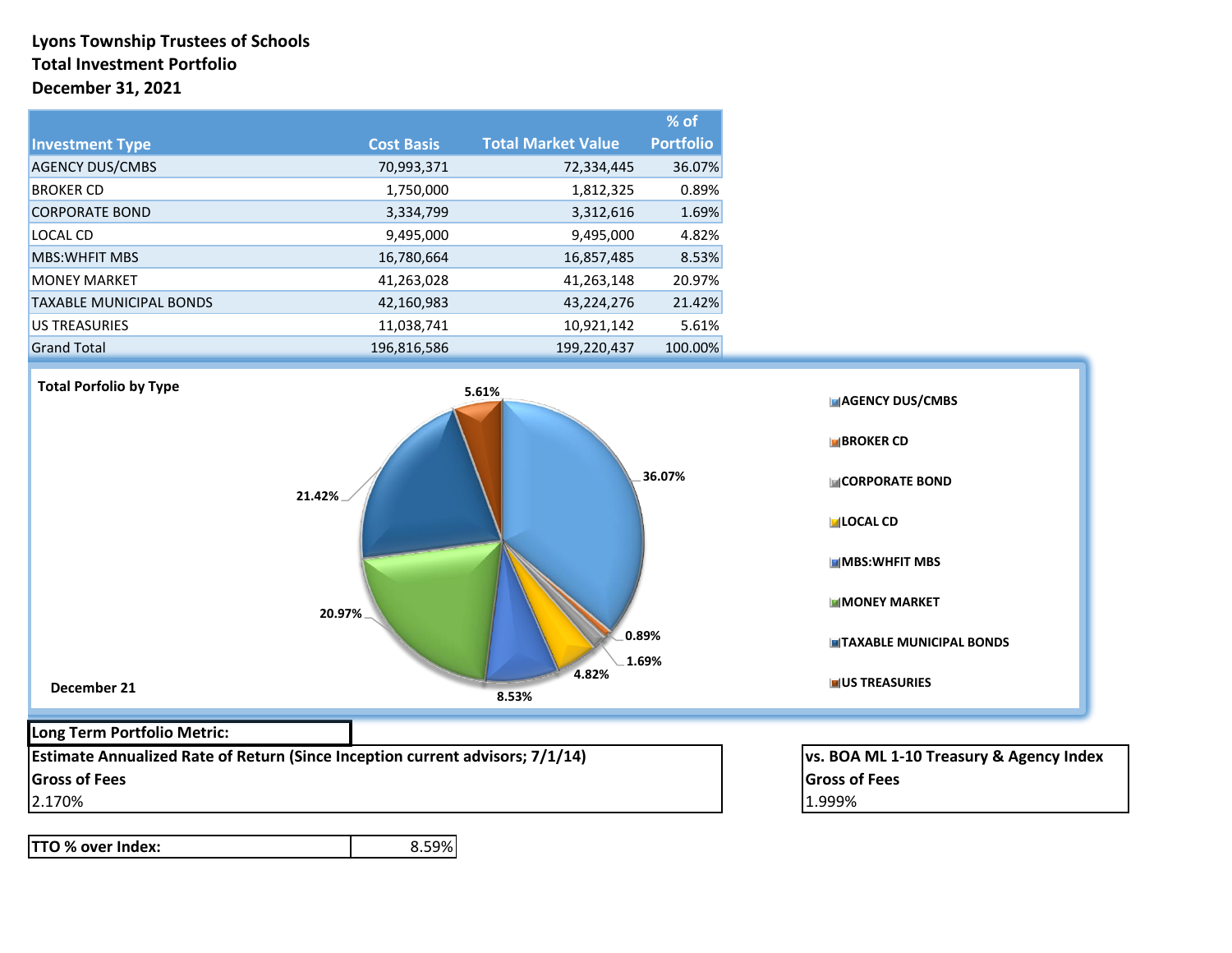| <b>Custody</b>     | <b>Investment Description</b>                | <b>Maturity Date</b> | <b>Investment Type</b>                    | <b>Cusip/ Description</b> | <b>Cost Basis *</b> |
|--------------------|----------------------------------------------|----------------------|-------------------------------------------|---------------------------|---------------------|
| <b>Byline Bank</b> | Public Funds Emerald MMA Var %               | N/A                  | <b>MONEY MARKET</b>                       | <b>Byline Bank MMA</b>    | 3,952.16            |
| <b>CIBC Trust</b>  | 051411RQ1 AUGUSTA ME TX PNS<br>3.13% 10/1/22 | 10/1/2022            | <b>TAXABLE MUNICIPAL</b><br><b>BONDS</b>  | 051411RQ1                 | 490,000.00          |
| <b>CIBC Trust</b>  | 052414RU5 AUSTIN TX ELEC 2.937%<br>11/15/28  | 11/15/2028           | <b>TAXABLE MUNICIPAL</b><br><b>BONDS</b>  | 052414RU5                 | 518,435.00          |
| <b>CIBC Trust</b>  | 052414RV3 AUSTIN TX ELEC 2.987%<br>11/15/29  | 11/15/2029           | <b>TAXABLE MUNICIPAL</b><br><b>BONDS</b>  | 052414RV3                 | 500,000.00          |
| <b>CIBC Trust</b>  | 06406RAS6 BANK OF NY MELLON .5%<br>4/26/24   | 4/26/2024            | CORPORATE BOND                            | 06406RAS6                 | 449,518.50          |
| <b>CIBC Trust</b>  | 091096NE3 BIRMINGHAM AL WTR<br>2.363% 1/1/25 | 1/1/2025             | <b>TAXABLE MUNICIPAL</b><br><b>IBONDS</b> | 091096NE3                 | 500,000.00          |
| <b>CIBC Trust</b>  | 094808CC4 BLOOMINGTON MN<br>PORT2.35% 2/1/23 | 2/1/2023             | <b>TAXABLE MUNICIPAL</b><br><b>BONDS</b>  | 094808CC4                 | 416,338.60          |
| <b>CIBC Trust</b>  | 14042TDF1 CAPITAL ONE BNK 1.45%<br>4/10/23   | 4/10/2023            | <b>BROKER CD</b>                          | 14042TDF1                 | 250,000.00          |
| <b>CIBC Trust</b>  | 160429YA8 CHARLESTON SC WTR<br>WKS.722% 1/1  | 1/1/2024             | <b>TAXABLE MUNICIPAL</b><br><b>BONDS</b>  | 160429YA8                 | 335,000.00          |
| <b>CIBC Trust</b>  | 165573C79 CHESTER CNTY PA 2.818%<br>5/15/24  | 5/15/2024            | <b>TAXABLE MUNICIPAL</b><br><b>BONDS</b>  | 165573C79                 | 1,007,200.00        |
| <b>CIBC Trust</b>  | 172311KC5 CINN OH WTR C 2.768%<br>12/1/22    | 12/1/2022            | <b>TAXABLE MUNICIPAL</b><br><b>BONDS</b>  | 172311KC5                 | 528,675.00          |
| <b>CIBC Trust</b>  | 199492CU1 COLUMBUS OH SER8<br>2.483% 12/1/23 | 12/1/2023            | <b>TAXABLE MUNICIPAL</b><br><b>BONDS</b>  | 199492CU1                 | 387,488.00          |
| <b>CIBC Trust</b>  | 20772JWZ1 CONNECTICUT TX SER<br>2.7% 9/1/22  | 9/1/2022             | <b>TAXABLE MUNICIPAL</b><br><b>BONDS</b>  | 20772JWZ1                 | 1,002,860.00        |
| <b>CIBC Trust</b>  | 228130HN3 CROWLEY TX 0% 8/1/24               | 8/1/2024             | <b>TAXABLE MUNICIPAL</b><br><b>BONDS</b>  | 228130HN3                 | 194,492.00          |
| <b>CIBC Trust</b>  | 2350364K3 DALLAS INT'L A 2.039%<br>11/1/24   | 11/1/2024            | <b>TAXABLE MUNICIPAL</b><br><b>BONDS</b>  | 2350364K3                 | 225,000.00          |
| <b>CIBC Trust</b>  | 254672FV5 DISCOVER BANK CD 2.4%<br>1/21/22   | 1/21/2022            | <b>BROKER CD</b>                          | 254672FV5                 | 250,000.00          |
| <b>CIBC Trust</b>  | 260741SF1 DOWNERS GROVE IL<br>1.518% 1/1/25  | 1/1/2025             | <b>TAXABLE MUNICIPAL</b><br><b>BONDS</b>  | 260741SF1                 | 500,000.00          |
| <b>CIBC Trust</b>  | 260741SH7 DOWNERS GROVE IL<br>1.743% 1/1/27  | 1/1/2027             | <b>TAXABLE MUNICIPAL</b><br><b>BONDS</b>  | 260741SH7                 | 369,394.60          |
| <b>CIBC Trust</b>  | 262588LH7 DUPAGE&COOK IL B<br>1.067% 1/1/26  | 1/1/2026             | <b>TAXABLE MUNICIPAL</b><br><b>BONDS</b>  | 262588LH7                 | 640,000.00          |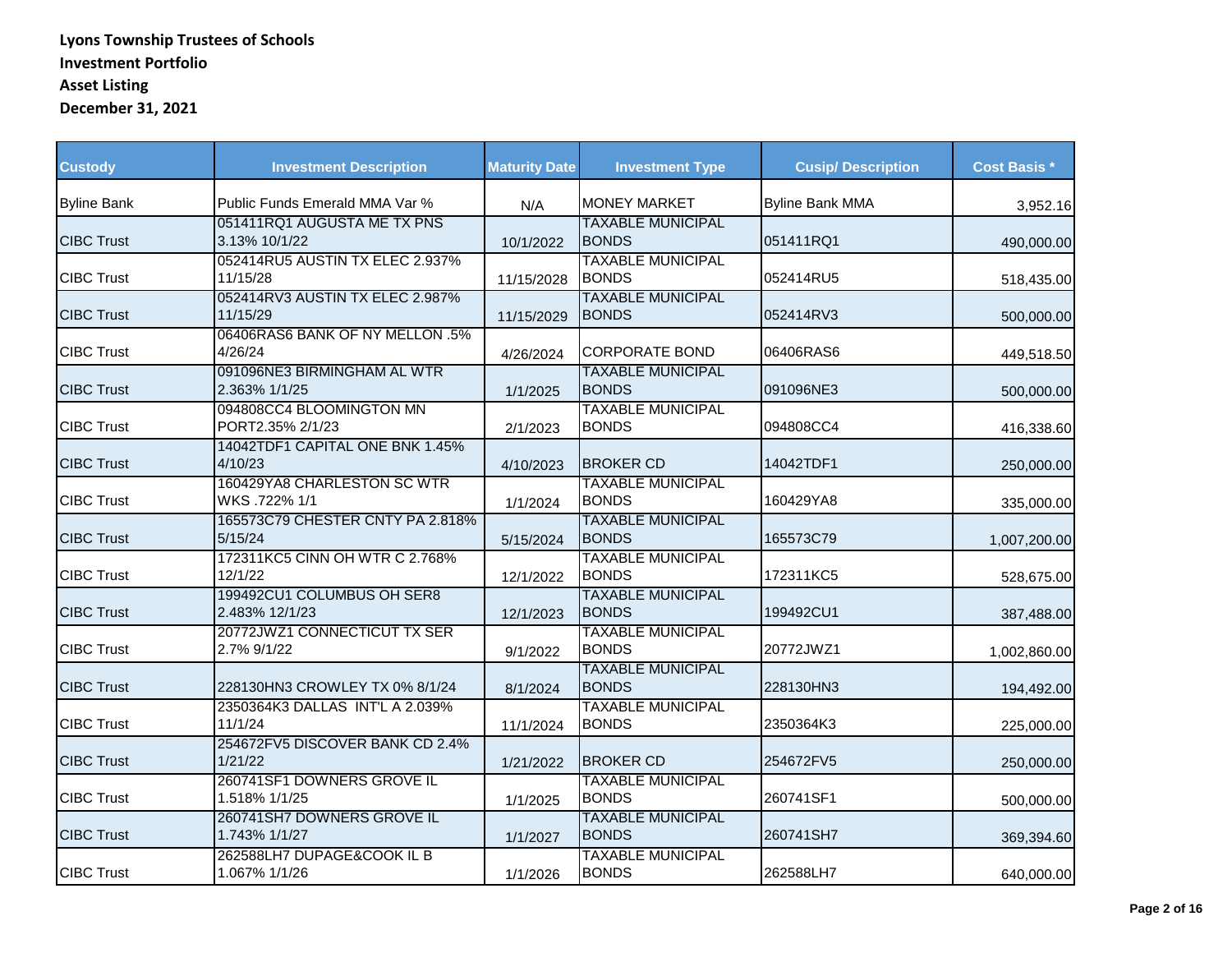| <b>Custody</b>    | <b>Investment Description</b>                | <b>Maturity Date</b> | <b>Investment Type</b> | <b>Cusip/Description</b> | <b>Cost Basis *</b> |
|-------------------|----------------------------------------------|----------------------|------------------------|--------------------------|---------------------|
| <b>CIBC Trust</b> | 3128CUL53 FREDMACGLD PL#G30348<br>6% 7/1/27  | 7/1/2027             | <b>MBS: WHEIT MBS</b>  | 3128CUL53                | 138,982.54          |
| <b>CIBC Trust</b> | 3128M8UG7 FREDMAC GLD PL#G06583<br>5% 6/1/41 | 6/1/2041             | <b>MBS: WHEIT MBS</b>  | 3128M8UG7                | 196,596.68          |
| <b>CIBC Trust</b> | 3128M9B92 FRDMC GLDPL#G06964<br>5.5% 11/1/38 | 11/1/2038            | <b>MBS:WHFIT MBS</b>   | 3128M9B92                | 447,097.40          |
| <b>CIBC Trust</b> | 3128MEA43 FREDMAC #G15227 3.5%<br>12/1/29    | 12/1/2029            | <b>AGENCY DUS/CMBS</b> | 3128MEA43                | 371,125.60          |
| <b>CIBC Trust</b> | 3128PSC88 FHLMC GOLD PL#J12795<br>4% 8/1/25  | 8/1/2025             | IMBS:WHFIT MBS         | 3128PSC88                | 27,179.94           |
| <b>CIBC Trust</b> | 3128PT7C3 FREDMAC GLD PL#J14491<br>4% 2/1/26 | 2/1/2026             | <b>MBS: WHFIT MBS</b>  | 3128PT7C3                | 411,501.00          |
| <b>CIBC Trust</b> | 3129405F2 FREDMACGLDPL#J21621<br>5.5% 6/1/40 | 6/1/2040             | IMBS:WHFIT MBS         | 3129405F2                | 25,009.70           |
| <b>CIBC Trust</b> | 3132AAM76 FNMA S9382 3% 9/1/43               | 9/1/2043             | <b>AGENCY DUS/CMBS</b> | 3132AAM76                | 1,500,999.83        |
| <b>CIBC Trust</b> | 3132CWBB9 FHLMC #SB0034 3.5%<br>8/1/2034     | 8/1/2034             | <b>AGENCY DUS/CMBS</b> | 3132CWBB9                | 934,948.66          |
| <b>CIBC Trust</b> | 3132DVKU8 FHLMC SD7507 3% 11/1/49            | 11/1/2049            | <b>AGENCY DUS/CMBS</b> | 3132DVKU8                | 1,201,393.74        |
| <b>CIBC Trust</b> | 3132QRHU7 FREDDIE MAC 3.5% 7/1/24            | 7/1/2024             | <b>AGENCY DUS/CMBS</b> | 3132QRHU7                | 941,980.00          |
| <b>CIBC Trust</b> | 3136A72D3 FNMA 2012-M9 A2 2.482<br>4/25/22   | 4/25/2022            | <b>AGENCY DUS/CMBS</b> | 3136A72D3                | 157,282.47          |
| <b>CIBC Trust</b> | 3136AEGQ4 FNMA 2013M7 CLA2 2.28%<br>12/27/22 | 12/27/2022           | <b>AGENCY DUS/CMBS</b> | 3136AEGQ4                | 443,104.07          |
| <b>CIBC Trust</b> | 3136AEX69 FNMA 2013-M9 A2 2.389%<br>1/25/23  | 1/25/2023            | <b>AGENCY DUS/CMBS</b> | 3136AEX69                | 115,607.43          |
| <b>CIBC Trust</b> | 3136AMKZ1 FNMA 2015M1 CLA2<br>2.532% 9/25/24 | 6/25/2024            | <b>AGENCY DUS/CMBS</b> | 3136AMKZ1                | 1,491,571.38        |
| <b>CIBC Trust</b> | 3136AMST7 FNMA 2015M3A2 2.72296%<br>10/25/24 | 10/25/2024           | <b>AGENCY DUS/CMBS</b> | 3136AMST7                | 1,067,773.62        |
| <b>CIBC Trust</b> | 3136AQ5E6 FNMA 2016M2 AV2 2.152%<br>1/25/23  | 1/25/2023            | <b>AGENCY DUS/CMBS</b> | 3136AQ5E6                | 300,917.77          |
| <b>CIBC Trust</b> | 3136AQHL7 FNMA ACE 2015M13<br>2.802% 6/25/25 | 6/25/2025            | <b>AGENCY DUS/CMBS</b> | 3136AQHL7                | 87,300.83           |
| <b>CIBC Trust</b> | 3136AQV80 FNMA 2016 MI A2 2.939%<br>1/25/26  | 1/25/2026            | <b>AGENCY DUS/CMBS</b> | 3136AQV80                | 449,464.16          |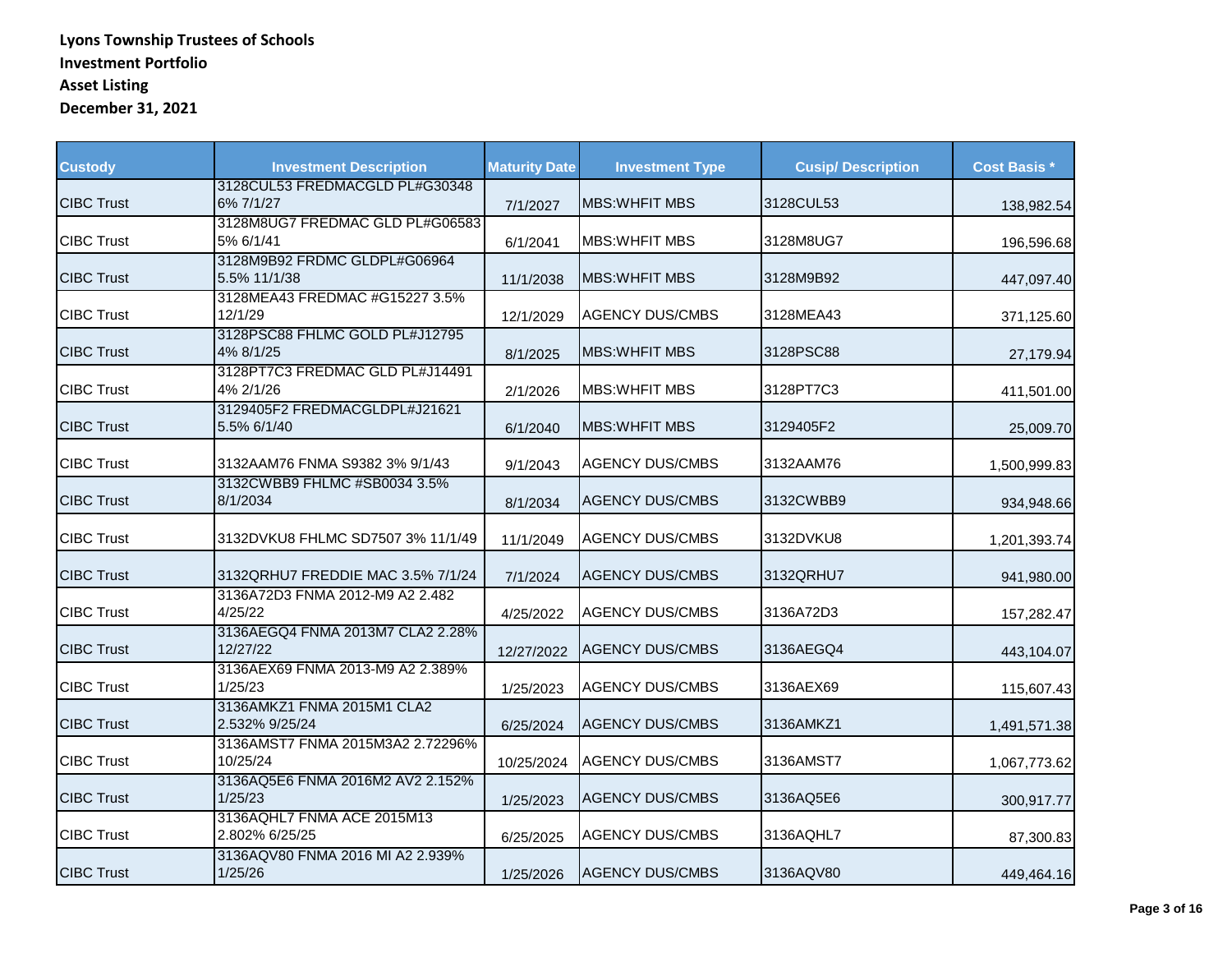| <b>Custody</b>    | <b>Investment Description</b>                | <b>Maturity Date</b> | <b>Investment Type</b> | <b>Cusip/Description</b> | <b>Cost Basis *</b> |
|-------------------|----------------------------------------------|----------------------|------------------------|--------------------------|---------------------|
| <b>CIBC Trust</b> | 3136ARTY4 FNMA 2016-M4CLA1<br>2.187% 3/25/26 | 3/25/2026            | <b>AGENCY DUS/CMBS</b> | 3136ARTY4                | 297,446.36          |
| <b>CIBC Trust</b> | 3136ATZ80 FNMA 2.08% 7/25/26                 | 7/25/2026            | <b>AGENCY DUS/CMBS</b> | 3136ATZ80                | 654,864.44          |
| <b>CIBC Trust</b> | 3136AV7G8 FNMA 17 M7 CLA2 2.961%<br>2/25/27  | 2/25/2027            | <b>AGENCY DUS/CMBS</b> | 3136AV7G8                | 1,805,857.04        |
| <b>CIBC Trust</b> | 3136AX7E9 FNMA 2017 M12 A2 3.081%<br>6/25/27 | 6/25/2027            | <b>AGENCY DUS/CMBS</b> | 3136AX7E9                | 953,752.76          |
| <b>CIBC Trust</b> | 3136AXVB8 FNMA 2017M10 AV2 2.646%<br>7/25/24 | 7/25/2024            | <b>AGENCY DUS/CMBS</b> | 3136AXVB8                | 1,921,133.36        |
| <b>CIBC Trust</b> | 3136AY2H5 FNMA 2017M14 A2 2.8765<br>11/25/27 | 11/25/2027           | <b>AGENCY DUS/CMBS</b> | 3136AY2H5                | 201,437.27          |
| <b>CIBC Trust</b> | 3136AY7L1 FNMA 2018M1 A2 2.986%<br>12/27/27  | 12/27/2027           | <b>AGENCY DUS/CMBS</b> | 3136AY7L1                | 723,024.41          |
| <b>CIBC Trust</b> | 3136B0YM2 FNMA 2018-M2A2 2.99924%<br>1/25/28 | 1/25/2028            | <b>AGENCY DUS/CMBS</b> | 3136B0YM2                | 1,030,473.43        |
| <b>CIBC Trust</b> | 3136B1XJ8 FNMA 2018M4A2 3.043%<br>3/25/28    | 3/25/2028            | <b>AGENCY DUS/CMBS</b> | 3136B1XJ8                | 937,939.32          |
| <b>CIBC Trust</b> | 3136B9H83 FNMA M23 CL A1 1.03%<br>5/1/29     | 5/1/2029             | <b>AGENCY DUS/CMBS</b> | 3136B9H83                | 278,950.00          |
| <b>CIBC Trust</b> | 3136BBAS1 FNMA 1.5% 7/25/32                  | 7/25/2032            | <b>AGENCY DUS/CMBS</b> | 3136BBAS1                | 1,386,290.76        |
| <b>CIBC Trust</b> | 3136BBG30 FNMA 2020M23CL A1<br>1.03% 4/25/30 | 4/25/2030            | <b>AGENCY DUS/CMBS</b> | 3136BBG30                | 657,121.31          |
| <b>CIBC Trust</b> | 3136BFRV7 FNMA 21-M1GA2 1.56059%<br>11/25/30 | 11/25/2030           | <b>AGENCY DUS/CMBS</b> | 3136BFRV7                | 925,353.68          |
| <b>CIBC Trust</b> | 31374CLS3 FNMA POOL#310037 6.5%<br>10/1/36   | 10/1/2036            | MBS: WHFIT MBS         | 31374CLS3                | 37,093.90           |
| <b>CIBC Trust</b> | 3137ATRW4 FRED MAC MULTI 2.373%<br>5/25/22   | 5/25/2022            | <b>AGENCY DUS/CMBS</b> | 3137ATRW4                | 796,963.11          |
| <b>CIBC Trust</b> | 3137AVXN2 FHLMC MULTI 2.355%<br>7/25/22      | 7/25/2022            | <b>AGENCY DUS/CMBS</b> | 3137AVXN2                | 1,953,667.47        |
| <b>CIBC Trust</b> | 3137AWQG3 FHLMC MULTI KO23<br>1.583% 4/25/22 | 4/25/2022            | <b>AGENCY DUS/CMBS</b> | 3137AWQG3                | 105,292.76          |
| <b>CIBC Trust</b> | 3137AYCE9 FHLMC MULTI 2.682%<br>10/25/22     | 10/25/2022           | <b>AGENCY DUS/CMBS</b> | 3137AYCE9                | 1,013,104.91        |
| <b>CIBC Trust</b> | 3137B1U75 FHLMC MULTI FAM 2.522%<br>1/25/23  | 1/25/2023            | <b>AGENCY DUS/CMBS</b> | 3137B1U75                | 388,567.29          |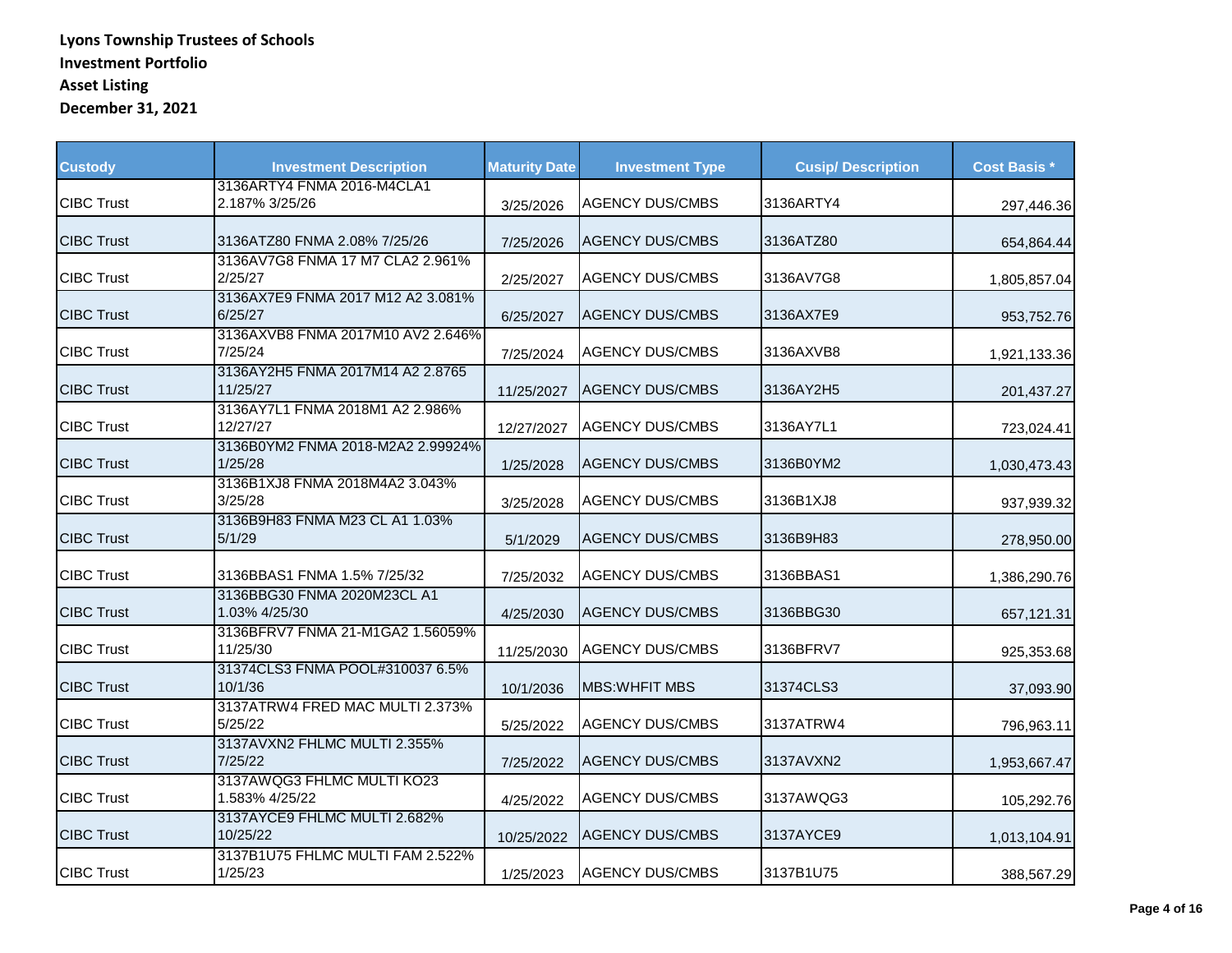| <b>Custody</b>    | <b>Investment Description</b>                | <b>Maturity Date</b> | <b>Investment Type</b> | <b>Cusip/Description</b> | <b>Cost Basis *</b> |
|-------------------|----------------------------------------------|----------------------|------------------------|--------------------------|---------------------|
| <b>CIBC Trust</b> | 3137B3NA2 FHLMC MULTIFAMPSS<br>3.25% 4/25/23 | 4/25/2023            | <b>AGENCY DUS/CMBS</b> | 3137B3NA2                | 1,034,415.10        |
| <b>CIBC Trust</b> | 3137B4WB8 FHLMC MULTI K03 3.06%<br>7/25/23   | 7/25/2023            | <b>AGENCY DUS/CMBS</b> | 3137B4WB8                | 514,609.38          |
| <b>CIBC Trust</b> | 3137BGJZ3 FHLMC MULT K043 2.532%<br>10/25/23 | 10/25/2023           | <b>AGENCY DUS/CMBS</b> | 3137BGJZ3                | 143,690.90          |
| <b>CIBC Trust</b> | 3137BLMA3 FHLMC MULTI KS03<br>2.272% 6/25/22 | 6/25/2022            | <b>AGENCY DUS/CMBS</b> | 3137BLMA3                | 135,176.51          |
| <b>CIBC Trust</b> | 3137BLW95 FHLMC MT K050 A2 3.334%<br>8/25/25 | 8/25/2025            | <b>AGENCY DUS/CMBS</b> | 3137BLW95                | 599,635.20          |
| <b>CIBC Trust</b> | 3137BMTX4 FHLMC K052 A2 3.151%<br>11/25/25   | 11/25/2025           | <b>AGENCY DUS/CMBS</b> | 3137BMTX4                | 1,584,470.51        |
| <b>CIBC Trust</b> | 3137BQBY2 FHLMC MULTI K722 2.183%<br>5/25/22 | 5/25/2022            | <b>AGENCY DUS/CMBS</b> | 3137BQBY2                | 143,465.91          |
| <b>CIBC Trust</b> | 3137BQYS0 FHLMC MULTI K056 2.525%<br>5/25/26 | 5/25/2026            | <b>AGENCY DUS/CMBS</b> | 3137BQYS0                | 473,456.25          |
| <b>CIBC Trust</b> | 3137BRQH1 FHLMC K057 2.206%<br>6/25/25       | 6/25/2025            | <b>AGENCY DUS/CMBS</b> | 3137BRQH1                | 331,033.01          |
| <b>CIBC Trust</b> | 3137BS6Q1 FHLMC MULTI KJ08 2.356%<br>1/25/35 | 1/25/2035            | <b>AGENCY DUS/CMBS</b> | 3137BS6Q1                | 309,492.09          |
| <b>CIBC Trust</b> | 3137BWWD2 FHLMC MULTK725A2<br>3.0002 1/25/24 | 1/25/2024            | <b>AGENCY DUS/CMBS</b> | 3137BWWD2                | 766,816.41          |
| <b>CIBC Trust</b> | 3137EAEZ8 FHLMC .25% 11/6/23                 | 11/6/2023            | <b>AGENCY DUS/CMBS</b> | 3137EAEZ8                | 167,848.80          |
| <b>CIBC Trust</b> | 3137F4D41 FHLMC MULTI K074 A2<br>3.6%        | 1/25/2028            | <b>AGENCY DUS/CMBS</b> | 3137F4D41                | 222,406.25          |
| <b>CIBC Trust</b> | 3137F9ZE4 FREDDIE MAC 1.57%<br>7/25/32       | 7/25/2032            | <b>AGENCY DUS/CMBS</b> | 3137F9ZE4                | 764,999.25          |
| <b>CIBC Trust</b> | 3137FAWS3 FHLMC 2067 CL A2 3.194%<br>7/25/27 | 7/25/2027            | <b>AGENCY DUS/CMBS</b> | 3137FAWS3                | 694,468.67          |
| <b>CIBC Trust</b> | 3137FEBQ2 FHLMC MULTI K072A2<br>3.444% 12/25 | 12/25/2027           | <b>AGENCY DUS/CMBS</b> | 3137FEBQ2                | 934,539.06          |
| <b>CIBC Trust</b> | 3137FF3W5 FHMS K741 A1 .602%<br>9/25/27      | 9/25/2027            | <b>AGENCY DUS/CMBS</b> | 3137FF3W5                | 735,734.56          |
| <b>CIBC Trust</b> | 3137FF3X3 FHMS K741 A2 1.603%<br>12/25/27    | 12/25/2027           | <b>AGENCY DUS/CMBS</b> | 3137FF3X3                | 566,473.05          |
| <b>CIBC Trust</b> | 3137FK4M5 FHLMC MULTI K085A2<br>4.06% 10/25/ | 10/25/2028           | <b>AGENCY DUS/CMBS</b> | 3137FK4M5                | 563,638.35          |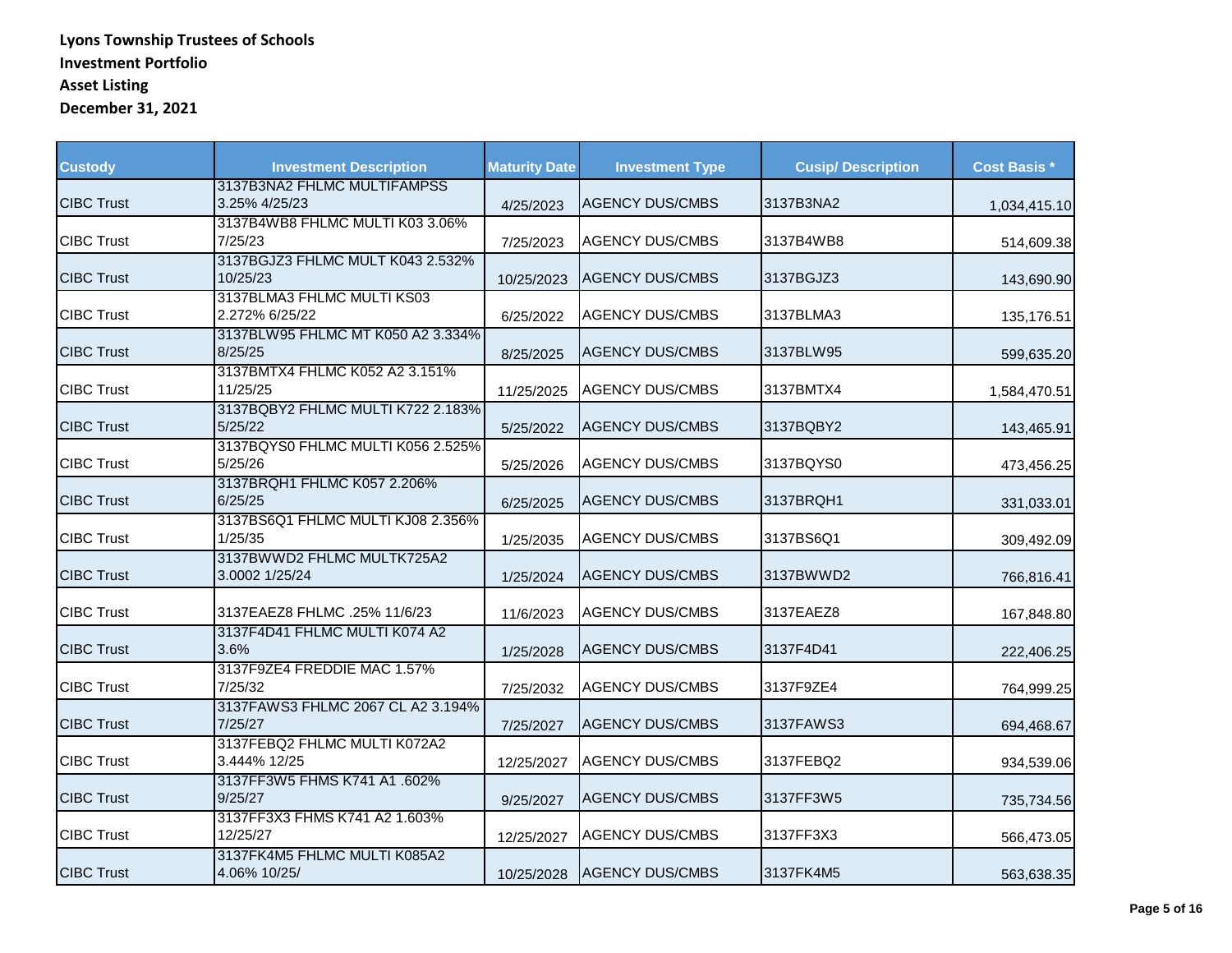| <b>Custody</b>    | <b>Investment Description</b>                | <b>Maturity Date</b> | <b>Investment Type</b> | <b>Cusip/Description</b> | <b>Cost Basis *</b> |
|-------------------|----------------------------------------------|----------------------|------------------------|--------------------------|---------------------|
| <b>CIBC Trust</b> | 3137FREE7 FHLMC MULTI A2 2.308%<br>10/25/27  | 10/25/2027           | <b>AGENCY DUS/CMBS</b> | 3137FREE7                | 341,684.59          |
| <b>CIBC Trust</b> | 3137FTFK8 FHMA K738 A2 1.545%<br>1/25/27     | 1/25/2027            | <b>AGENCY DUS/CMBS</b> | 3137FTFK8                | 514,971.50          |
| <b>CIBC Trust</b> | 3137FTRB5 FHMS KJ29 CL A2 1.409%<br>11/25/27 | 11/25/2027           | <b>AGENCY DUS/CMBS</b> | 3137FTRB5                | 203,992.40          |
| <b>CIBC Trust</b> | 3138AKW96 FNMA POOL#AI6071 5%<br>6/1/41      | 6/1/2041             | <b>MBS: WHEIT MBS</b>  | 3138AKW96                | 841,294.36          |
| <b>CIBC Trust</b> | 3138AP3V8 FNMA POOL#AI9811 4.5%<br>8/1/26    | 8/1/2026             | <b>MBS: WHEIT MBS</b>  | 3138AP3V8                | 254,529.49          |
| <b>CIBC Trust</b> | 3138EGDB7 FNMA POOL#AL0097 6%<br>7/1/40      | 7/1/2040             | <b>MBS: WHFIT MBS</b>  | 3138EGDB7                | 262,500.52          |
| <b>CIBC Trust</b> | 3138EGKL7 FNMA PL#AL0298 4%<br>5/1/26        | 5/1/2026             | <b>AGENCY DUS/CMBS</b> | 3138EGKL7                | 417,368.87          |
| <b>CIBC Trust</b> | 3138EJ3L0 FNMA #AL2606 2.647%<br>10/1/22     | 10/1/2022            | <b>AGENCY DUS/CMBS</b> | 3138EJ3L0                | 213,775.42          |
| <b>CIBC Trust</b> | 3138EKEY7 FNMA POOL#AL2850 4%<br>9/1/26      | 9/1/2026             | <b>MBS: WHEIT MBS</b>  | 3138EKEY7                | 888,404.92          |
| <b>CIBC Trust</b> | 3138EKEZ4 FNMA POOL#AL2851 4%<br>8/1/26      | 8/1/2026             | <b>MBS:WHFIT MBS</b>   | 3138EKEZ4                | 298,540.06          |
| <b>CIBC Trust</b> | 3138EKYU3 FNMA POOL#AL3422 5%<br>1/1/25      | 1/1/2025             | <b>MBS: WHEIT MBS</b>  | 3138EKYU3                | 104,180.54          |
| <b>CIBC Trust</b> | 3138ELFR9 FNMA POOL#AL3775 5%<br>1/1/39      | 1/1/2039             | <b>MBS: WHEIT MBS</b>  | 3138ELFR9                | 228,458.59          |
| <b>CIBC Trust</b> | 3138L06C0 FNMA PL#AM0866 2.2%<br>12/1/22     | 12/1/2022            | <b>AGENCY DUS/CMBS</b> | 3138L06C0                | 208,317.00          |
| <b>CIBC Trust</b> | 3138L0MH1 FNMA #AM0359 2.31%<br>8/1/22       | 8/1/2022             | <b>AGENCY DUS/CMBS</b> | 3138L0MH1                | 973,256.10          |
| <b>CIBC Trust</b> | 3138L1DX4 FNMA PL AM1017 2.15%<br>10/1/22    | 10/1/2022            | <b>AGENCY DUS/CMBS</b> | 3138L1DX4                | 521,129.55          |
| <b>CIBC Trust</b> | 3138L2AE7 FNMA PL#AM1804 2.19%<br>12/1/22    | 12/1/2022            | <b>AGENCY DUS/CMBS</b> | 3138L2AE7                | 828,174.04          |
| <b>CIBC Trust</b> | 3138L3BR5 FNMA PL#AM2747 2.5%<br>4/1/23      | 4/1/2023             | <b>AGENCY DUS/CMBS</b> | 3138L3BR5                | 488,750.00          |
| <b>CIBC Trust</b> | 3138L87C2 FNMA PL#AM8090 2.48%<br>2/1/25     | 2/1/2025             | <b>AGENCY DUS/CMBS</b> | 3138L87C2                | 951,844.72          |
| <b>CIBC Trust</b> | 3138L8XW9 FNMA PL #AM7892 2.73%<br>1/1/23    | 1/1/2023             | <b>AGENCY DUS/CMBS</b> | 3138L8XW9                | 664,721.02          |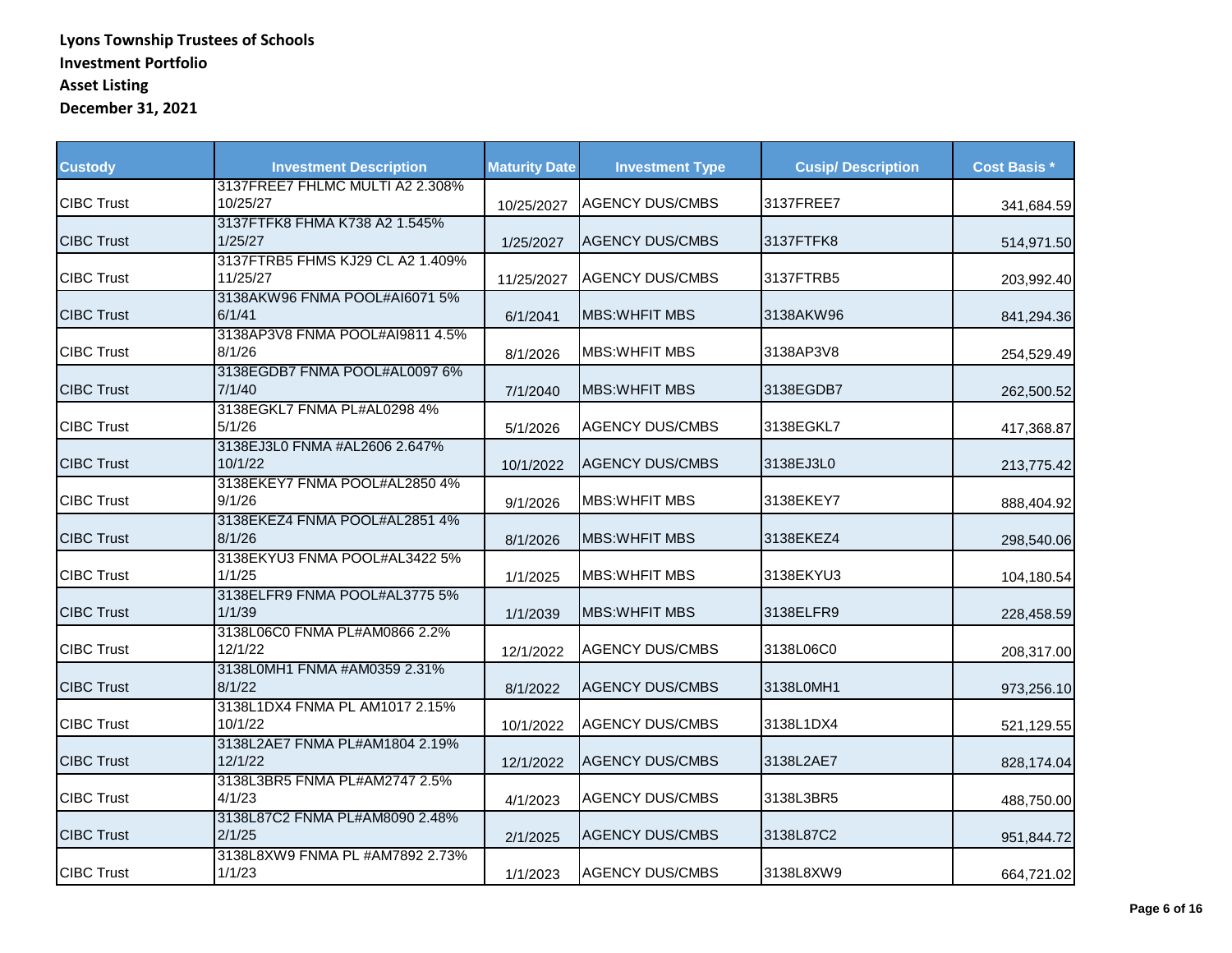| <b>Custody</b>    | <b>Investment Description</b>             | <b>Maturity Date</b> | <b>Investment Type</b> | <b>Cusip/Description</b> | <b>Cost Basis *</b> |
|-------------------|-------------------------------------------|----------------------|------------------------|--------------------------|---------------------|
| <b>CIBC Trust</b> | 3138L9HU9 FNMA PL# AM8342 2.36%<br>4/1/22 | 4/1/2022             | <b>AGENCY DUS/CMBS</b> | 3138L9HU9                | 519,179.69          |
| <b>CIBC Trust</b> | 3138L9JE3 FNMA #AM8360 2.165%<br>5/1/22   | 5/1/2022             | <b>AGENCY DUS/CMBS</b> | 3138L9JE3                | 158,800.10          |
| <b>CIBC Trust</b> | 3138LCMS1 FNMA AN0368 3.05%<br>12/1/25    | 12/1/2025            | <b>AGENCY DUS/CMBS</b> | 3138LCMS1                | 731,302.74          |
| <b>CIBC Trust</b> | 3138LD5G4 FNMA #AN1746 2.15%<br>9/1/23    | 9/1/2023             | <b>AGENCY DUS/CMBS</b> | 3138LD5G4                | 1,967,804.66        |
| <b>CIBC Trust</b> | 3138LDPP2 FNMA #AN1329 2.42%<br>4/1/23    | 4/1/2023             | <b>AGENCY DUS/CMBS</b> | 3138LDPP2                | 568,186.17          |
| <b>CIBC Trust</b> | 3138LFLY2 FNMA #AN3042 2.37%<br>10/1/26   | 10/1/2026            | <b>AGENCY DUS/CMBS</b> | 3138LFLY2                | 1,159,553.76        |
| <b>CIBC Trust</b> | 3138LGBV7 FNMA #AN3651 2.51%<br>11/1/26   | 11/1/2026            | <b>AGENCY DUS/CMBS</b> | 3138LGBV7                | 226,089.77          |
| <b>CIBC Trust</b> | 3138LGKF2 FNMA #AN3893 2.65%<br>12/1/23   | 12/1/2023            | <b>AGENCY DUS/CMBS</b> | 3138LGKF2                | 1,009,687.50        |
| <b>CIBC Trust</b> | 3138LGWU6 FNMA #AN4258 2.65%<br>1/1/23    | 1/1/2023             | <b>AGENCY DUS/CMBS</b> | 3138LGWU6                | 354,438.28          |
| <b>CIBC Trust</b> | 3138LH6P4 FNMA #AN53773.02%<br>5/1/27     | 5/1/2027             | <b>AGENCY DUS/CMBS</b> | 3138LH6P4                | 1,016,563.00        |
| <b>CIBC Trust</b> | 3138LK7A9 FNMA #AN7188 3.135%<br>10/1/32  | 10/1/2032            | <b>AGENCY DUS/CMBS</b> | 3138LK7A9                | 2,057,033.79        |
| <b>CIBC Trust</b> | 3138LL5H4 FNMA #AN8047 2.73%<br>2/1/25    | 2/1/2025             | <b>AGENCY DUS/CMBS</b> | 3138LL5H4                | 513,300.78          |
| <b>CIBC Trust</b> | 31400HKP7 FNMA POOL#688002 5.5%<br>3/1/33 | 3/1/2033             | <b>MBS: WHEIT MBS</b>  | 31400HKP7                | 140,404.21          |
| <b>CIBC Trust</b> | 31400HLP6 FNMA POOL#688034 5.5%<br>3/1/33 | 3/1/2033             | <b>MBS: WHEIT MBS</b>  | 31400HLP6                | 37,393.93           |
| <b>CIBC Trust</b> | 31401LVL4 FNMA POOL#711719 5.5%<br>6/1/33 | 6/1/2033             | <b>MBS: WHEIT MBS</b>  | 31401LVL4                | 117,045.35          |
| <b>CIBC Trust</b> | 31402YEX8 FNMA POOL#741850 5.5%<br>9/1/33 | 9/1/2033             | <b>MBS: WHEIT MBS</b>  | 31402YEX8                | 177,197.97          |
| <b>CIBC Trust</b> | 31406CU30 FNMA POOL#806202 5.5%<br>1/1/35 | 1/1/2035             | <b>MBS: WHFIT MBS</b>  | 31406CU30                | 130,191.78          |
| <b>CIBC Trust</b> | 3140F535 FNMA BC9089 3% 12/1/46           | 12/1/2046            | <b>AGENCY DUS/CMBS</b> | 3140F5C35                | 484,190.26          |
| <b>CIBC Trust</b> | 3140GVZ32 FNMA 3.5% 12/1/47               | 12/1/2047            | <b>AGENCY DUS/CMBS</b> | 3140GVZ32                | 1,324,615.18        |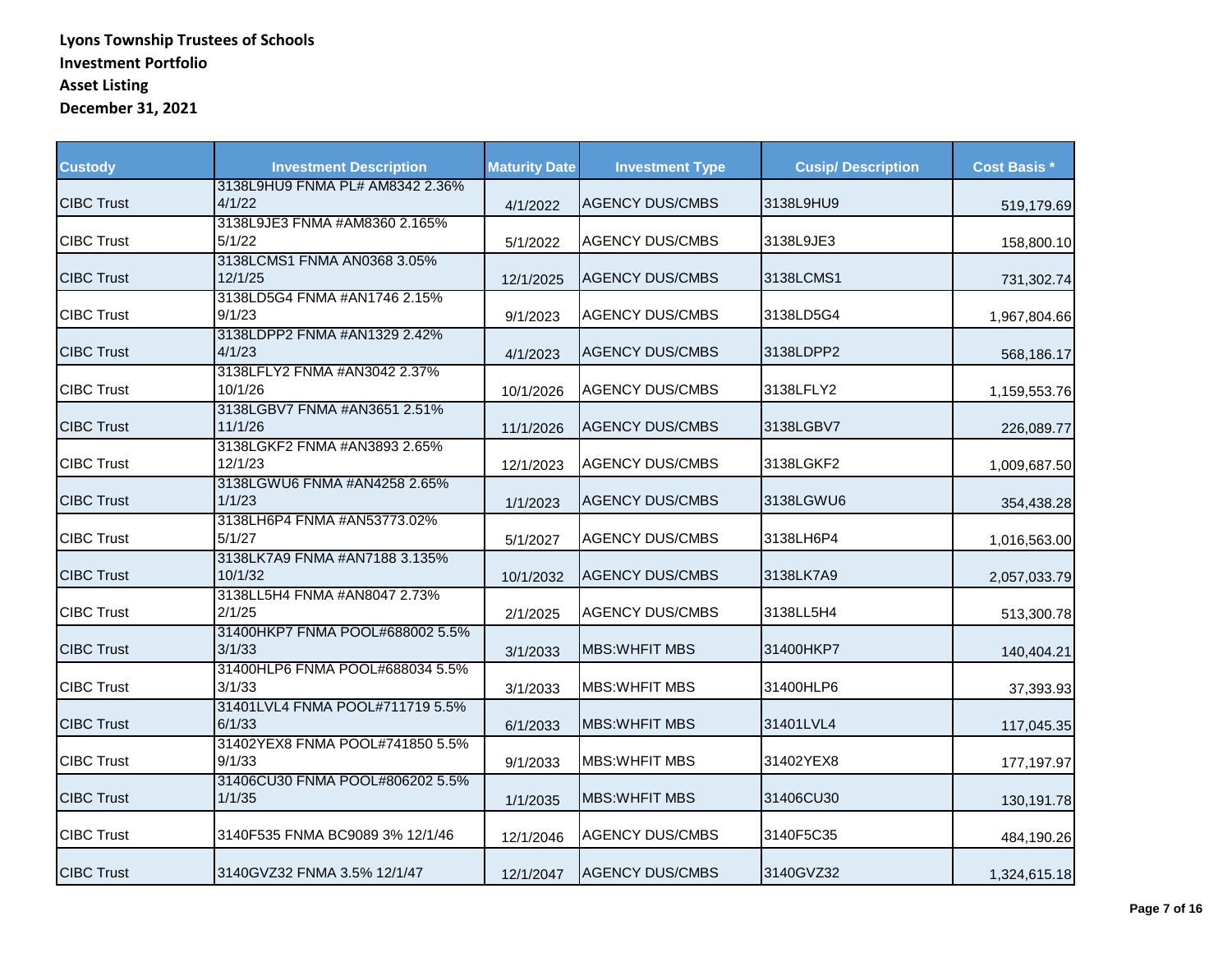| <b>Custody</b>    | <b>Investment Description</b>                | <b>Maturity Date</b> | <b>Investment Type</b> | <b>Cusip/Description</b> | <b>Cost Basis *</b> |
|-------------------|----------------------------------------------|----------------------|------------------------|--------------------------|---------------------|
| <b>CIBC Trust</b> | 3140H1W22 FNMA BJ0664 3% 3/1/33              | 3/1/2033             | <b>AGENCY DUS/CMBS</b> | 3140H1W22                | 1,257,718.68        |
| <b>CIBC Trust</b> | 3140HVCU6 FNMA #BL3682 2.67%<br>9/1/26       | 9/1/2026             | <b>AGENCY DUS/CMBS</b> | 3140HVCU6                | 501,605.84          |
| <b>CIBC Trust</b> | 3140HVUX0 FNMA#BL4197 2.64%<br>9/1/29        | 9/1/2029             | <b>AGENCY DUS/CMBS</b> | 3140HVUX0                | 255,937.50          |
| <b>CIBC Trust</b> | 3140HW5J7 FNMA BL5348 2.32% 1/1/26           | 1/1/2026             | <b>AGENCY DUS/CMBS</b> | 3140HW5J7                | 734,922.21          |
| <b>CIBC Trust</b> | 3140HX5A4 FNMA BL6240 1.94%<br>3/1/2030      | 3/1/2030             | <b>AGENCY DUS/CMBS</b> | 3140HX5A4                | 558,421.88          |
| <b>CIBC Trust</b> | 3140HX5X4 FNMA BL6261 1.86% 3/1/27           | 3/1/2027             | <b>AGENCY DUS/CMBS</b> | 3140HX5X4                | 656,323.28          |
| <b>CIBC Trust</b> | 3140HXGH6 FNMA BL5855 2.18%<br>12/1/24       | 12/1/2024            | <b>AGENCY DUS/CMBS</b> | 3140HXQH6                | 598,088.29          |
| <b>CIBC Trust</b> | 3140J0PW4 FNMA BL7636 1.41% 7/1/32           | 7/1/2032             | <b>AGENCY DUS/CMBS</b> | 3140J0PW4                | 385,250.00          |
| <b>CIBC Trust</b> | 3140J5NB1 FNMA PL#BM1285 4.5%<br>5/1/47      | 5/1/2047             | MBS: Other MBS         | 3140J5NB1                | 389,996.24          |
| <b>CIBC Trust</b> | 3140J8EZ2 FNMA #BM3751 3.5% 2/1/33           | 2/1/2033             | <b>AGENCY DUS/CMBS</b> | 3140J8EZ2                | 377,594.71          |
| <b>CIBC Trust</b> | 3140J8TA1 FNMA #BM4144 5% 7/1/47             | 7/1/2047             | <b>AGENCY DUS/CMBS</b> | 3140J8TA1                | 461,318.43          |
| <b>CIBC Trust</b> | 3140J9LW9 FNMA BM4840 4% 10/1/48             | 10/1/2048            | <b>AGENCY DUS/CMBS</b> | 3140J9LW9                | 679,871.80          |
| <b>CIBC Trust</b> | 3140J9W31 FNMA #BM5165 4% 7/1/47             | 7/1/2047             | <b>AGENCY DUS/CMBS</b> | 3140J9W31                | 113,552.13          |
| <b>CIBC Trust</b> | 3140LADX0 FMNA BS0117 1.16% 1/1/26           | 1/1/2026             | <b>AGENCY DUS/CMBS</b> | 3140LADX0                | 1,351,792.76        |
| <b>CIBC Trust</b> | 3140LAH65 FNMA PPPOL BS0252<br>1.185% 5/1/25 | 5/1/2025             | <b>AGENCY DUS/CMBS</b> | 3140LAH65                | 555,657.69          |
| <b>CIBC Trust</b> | 3140LBSY0 FNMA BS1434 1.66% 3/1/28           | 3/1/2028             | <b>AGENCY DUS/CMBS</b> | 3140LBSY0                | 434,047.03          |
| <b>CIBC Trust</b> | 3140LCH53 FNMA BS2051 .99% 1/1/26            | 1/1/2026             | <b>AGENCY DUS/CMBS</b> | 3140LCH53                | 995,115.12          |
| <b>CIBC Trust</b> | 3140Q9JA2 FNMA PL#CA2056 4.5%<br>7/1/48      | 7/1/2048             | MBS: Other MBS         | 3140Q9JA2                | 30,170.43           |
| <b>CIBC Trust</b> | 3140QE4T6 FNMA CA7133 2% 9/1/35              | 9/1/2035             | <b>AGENCY DUS/CMBS</b> | 3140QE4T6                | 2,036,014.65        |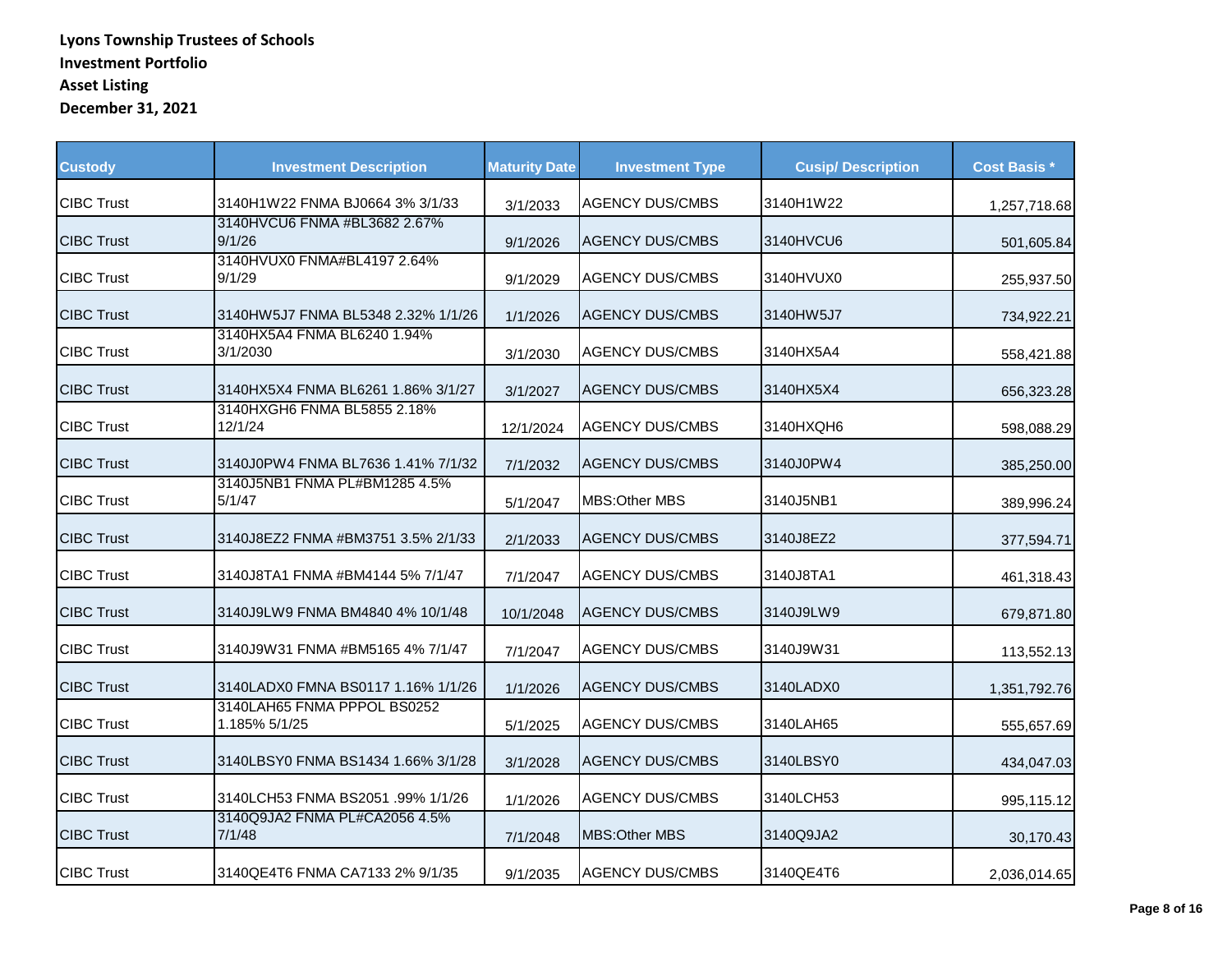| <b>Custody</b>    | <b>Investment Description</b>                | <b>Maturity Date</b> | <b>Investment Type</b>                   | <b>Cusip/Description</b> | <b>Cost Basis *</b> |
|-------------------|----------------------------------------------|----------------------|------------------------------------------|--------------------------|---------------------|
| <b>CIBC Trust</b> | 3140X4LH7 FNMA #FM1227 3% 4/1/32             | 4/1/2032             | <b>AGENCY DUS/CMBS</b>                   | 3140X4LH7                | 470,308.72          |
| <b>CIBC Trust</b> | 3140X5H71 FNMA #FM2053 3.5% 8/1/44           | 8/1/2044             | <b>AGENCY DUS/CMBS</b>                   | 3140X5H71                | 1,074,942.83        |
| <b>CIBC Trust</b> | 3140X6PC9 FNMA FM3118 3% 5/1/50              | 5/1/2050             | MBS: Other MBS                           | 3140X6PC9                | 2,919,322.49        |
| <b>CIBC Trust</b> | 3140X6XS5 FNMA #FM3388 4% 3/1/34             | 3/1/2034             | <b>AGENCY DUS/CMBS</b>                   | 3140X6XS5                | 763,912.39          |
| <b>CIBC Trust</b> | 31412QVT3 FNMA POOL#93226 4%<br>12/1/24      | 12/1/2024            | <b>IMBS:WHFIT MBS</b>                    | 31412QVT3                | 565,382.84          |
| <b>CIBC Trust</b> | 31416LLU8 FNMA POOL#AA3038 5.5%<br>5/1/39    | 5/1/2039             | <b>MBS: WHFIT MBS</b>                    | 31416LLU8                | 242,276.38          |
| <b>CIBC Trust</b> | 31416WSV5 FNMA POOL#AB1431 5.5%<br>8/1/40    | 8/1/2040             | <b>MBS: WHFIT MBS</b>                    | 31416WSV5                | 557,830.17          |
| <b>CIBC Trust</b> | 31417ECE9 FNMA AB7268 3% 12/1/42             | 12/1/2042            | <b>AGENCY DUS/CMBS</b>                   | 31417ECE9                | 917,097.33          |
| <b>CIBC Trust</b> | 31417J2M1 FNMA POOL#AC0779 5.5%<br>9/1/39    | 9/1/2039             | <b>MBS: WHEIT MBS</b>                    | 31417J2M1                | 353,051.34          |
| <b>CIBC Trust</b> | 31417TLC0 FNMA POOL#AC6622 5.5%<br>11/1/39   | 11/1/2039            | <b>MBS:WHFIT MBS</b>                     | 31417TLC0                | 2,002,739.61        |
| <b>CIBC Trust</b> | 31417VZ22 FNMA POOL #AC8860 4.5%<br>12/1/24  | 12/1/2024            | <b>MBS:WHFIT MBS</b>                     | 31417VZ22                | 450,045.23          |
| <b>CIBC Trust</b> | 31418DGF3 FNMA #MA3797 2.5%<br>10/1/34       | 10/1/2034            | <b>MBS:WHFIT MBS</b>                     | 31418DGF3                | 77,349.12           |
| <b>CIBC Trust</b> | 31418DN65 FNMA #MA4012 2% 5/1/35             | 5/1/2035             | <b>AGENCY DUS/CMBS</b>                   | 31418DN65                | 545,078.68          |
| <b>CIBC Trust</b> | 31418MR79 FNMA POOL#AD0509 6%<br>1/1/39      | 1/1/2039             | <b>MBS:WHFIT MBS</b>                     | 31418MR79                | 1,483,571.31        |
| <b>CIBC Trust</b> | 31418RQF1 FNMA POOL#AD4053 5.5%<br>4/1/40    | 4/1/2040             | <b>MBS: WHEIT MBS</b>                    | 31418RQF1                | 830,670.20          |
| <b>CIBC Trust</b> | 31418U4X9 FNMA POOL#AD7137 5.5%<br>7/1/40    | 7/1/2040             | <b>MBS: WHEIT MBS</b>                    | 31418U4X9                | 2,050,439.56        |
| <b>CIBC Trust</b> | 31418WCA6 FNMA POOL#AD8164 4%<br>8/1/25      | 8/1/2025             | <b>MBS: WHEIT MBS</b>                    | 31418WCA6                | 64,215.92           |
| <b>CIBC Trust</b> | 3733842P0 GEORGIA ST SER B 2.67%<br>2/1/22   | 2/1/2022             | <b>TAXABLE MUNICIPAL</b><br><b>BONDS</b> | 3733842P0                | 854,649.50          |
| <b>CIBC Trust</b> | 38141GXE9 GOLDMAN SACHS GR<br>3.625% 2/20/24 | 2/20/2024            | <b>CORPORATE BOND</b>                    | 38141GXE9                | 2,135,820.00        |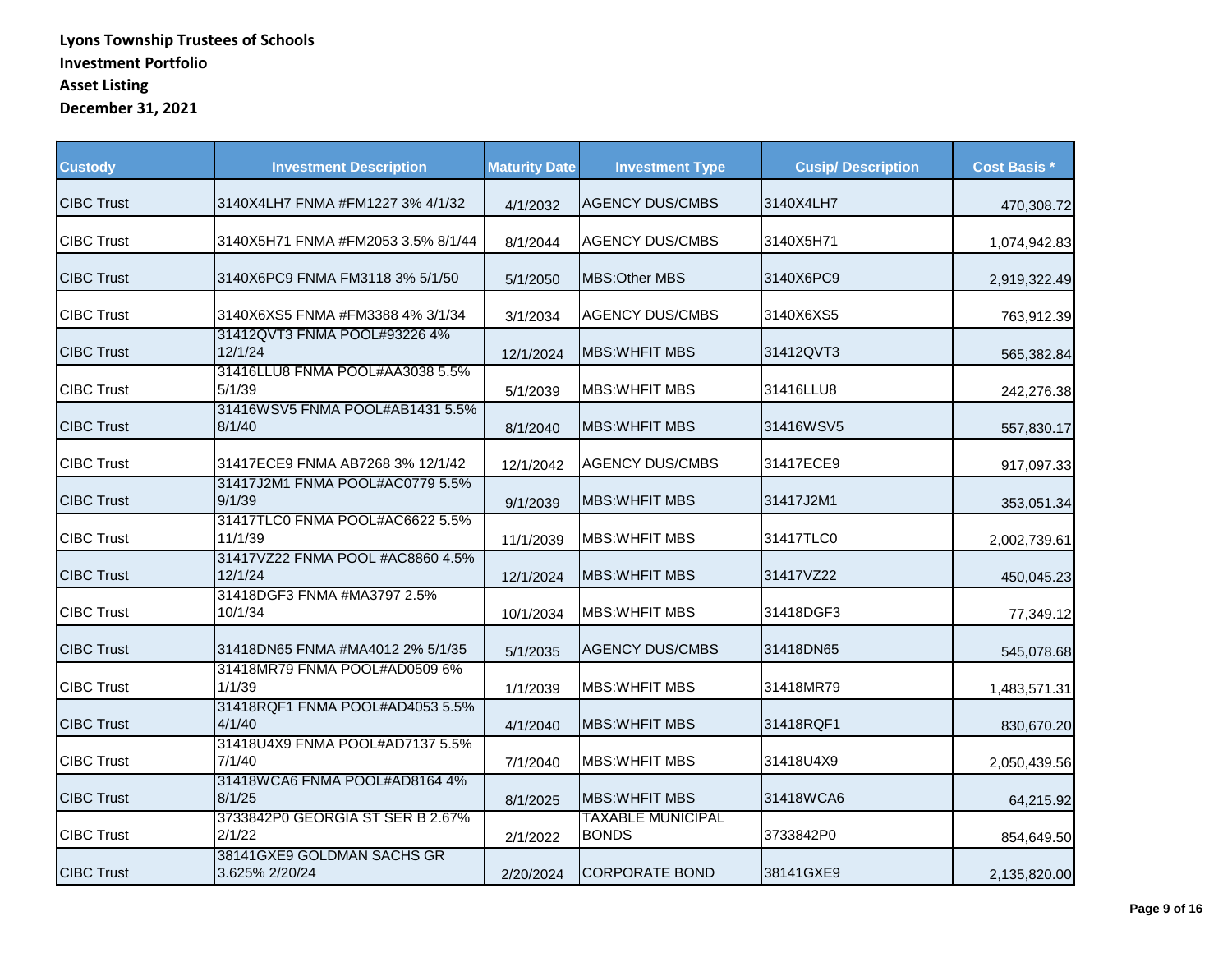| <b>Custody</b>    | <b>Investment Description</b>                | <b>Maturity Date</b> | <b>Investment Type</b>                   | <b>Cusip/Description</b> | <b>Cost Basis *</b> |
|-------------------|----------------------------------------------|----------------------|------------------------------------------|--------------------------|---------------------|
| <b>CIBC Trust</b> | 38147JS94 GOLDMAN SACHS USA<br>3.3% 7/16/24  | 7/16/2024            | <b>BROKER CD</b>                         | 38147JS94                | 250,000.00          |
| <b>CIBC Trust</b> | 38378B6L8 GNMA 2013-12B 2.15487%<br>11/16/52 | 11/16/2052           | <b>AGENCY DUS/CMBS</b>                   | 38378B6L8                | 387,875.00          |
| <b>CIBC Trust</b> | 38378KYD5 GNMA SER2013-107 CLA<br>2% 5/16/40 | 5/16/2040            | <b>AGENCY DUS/CMBS</b>                   | 38378KYD5                | 56,071.37           |
| <b>CIBC Trust</b> | 38379KBZ0 GNMASER2015-23 1.9999%<br>11/16/40 | 11/16/2040           | <b>AGENCY DUS/CMBS</b>                   | 38379KBZ0                | 55,641.97           |
| <b>CIBC Trust</b> | 38379KZY7 GNMA 2015-114 CL A 2.1%<br>6/15/55 | 6/15/2055            | <b>AGENCY DUS/CMBS</b>                   | 38379KZY7                | 166,668.44          |
| <b>CIBC Trust</b> | 38379RX24 GNMA SER2017-126AC<br>2.5% 5/16/59 | 5/16/2059            | <b>AGENCY DUS/CMBS</b>                   | 38379RX24                | 402,732.69          |
| <b>CIBC Trust</b> | 41422EKD4 HARRIS CTY TX TRNS<br>2.261% 11/1/ | 11/1/2030            | <b>TAXABLE MUNICIPAL</b><br><b>BONDS</b> | 41422EKD4                | 500,000.00          |
| <b>CIBC Trust</b> | 41422EKL6 HARRIS TX TRNS 1.919%<br>11/1/26   | 11/1/2026            | <b>TAXABLE MUNICIPAL</b><br><b>BONDS</b> | 41422EKL6                | 750,000.00          |
| <b>CIBC Trust</b> | 446222UU3 HUTINGTONBEACH CA<br>1.684% 8/1/28 | 8/1/2028             | <b>TAXABLE MUNICIPAL</b><br><b>BONDS</b> | 446222UU3                | 500,000.00          |
| <b>CIBC Trust</b> | 507408LW0 MCHENRY CTY D118 3.45%<br>1/1/27   | 1/1/2027             | <b>TAXABLE MUNICIPAL</b><br><b>BONDS</b> | 507408LW0                | 250,000.00          |
| <b>CIBC Trust</b> | 511074VM5 LAKE TRAVIS TX IDS 0%<br>2/25/24   | 2/25/2024            | <b>TAXABLE MUNICIPAL</b><br><b>BONDS</b> | 511074VM5                | 339,986.50          |
| <b>CIBC Trust</b> | 511444QR5 LAKE ZURICH IL A 3.25%<br>12/15/27 | 12/15/2027           | <b>TAXABLE MUNICIPAL</b><br><b>BONDS</b> | 511444QR5                | 629,436.00          |
| <b>CIBC Trust</b> | 576051WB8 MASS ST WTR F 2.273%<br>8/1/28     | 8/1/2028             | <b>TAXABLE MUNICIPAL</b><br><b>BONDS</b> | 576051WB8                | 1,000,000.00        |
| <b>CIBC Trust</b> | 576051ZPA MASS ST WTR MA DIS<br>2.09% 8/1/31 | 8/1/2031             | <b>TAXABLE MUNICIPAL</b><br><b>BONDS</b> | 576051ZPA                | 2,511,800.00        |
| <b>CIBC Trust</b> | 59164GEN8 METRO WSTWTR CO<br>2.124% 4/1/25   | 4/1/2025             | <b>TAXABLE MUNICIPAL</b><br><b>BONDS</b> | 59164GEN8                | 450,000.00          |
| <b>CIBC Trust</b> | 592098Y35 NASHVILLE&DAVISON TN<br>1.881% 7/1 | 7/1/2030             | <b>TAXABLE MUNICIPAL</b><br><b>BONDS</b> | 592098Y35                | 250,000.00          |
| <b>CIBC Trust</b> | 592481LK9 ST LOUIS MO WTR 2.291%<br>5/1/26   | 5/1/2026             | <b>TAXABLE MUNICIPAL</b><br><b>BONDS</b> | 592481LK9                | 1,000,000.00        |
| <b>CIBC Trust</b> | 592657CR9 SALT LAKE/SANDY UT WTR<br>.86% 7/1 | 7/1/2025             | <b>TAXABLE MUNICIPAL</b><br><b>BONDS</b> | 592657CR9                | 603,672.00          |
| <b>CIBC Trust</b> | 59333P4G0 MIAMI DADECTY FL 2.608%<br>10/1/22 | 10/1/2022            | <b>TAXABLE MUNICIPAL</b><br><b>BONDS</b> | 59333P4G0                | 500,000.00          |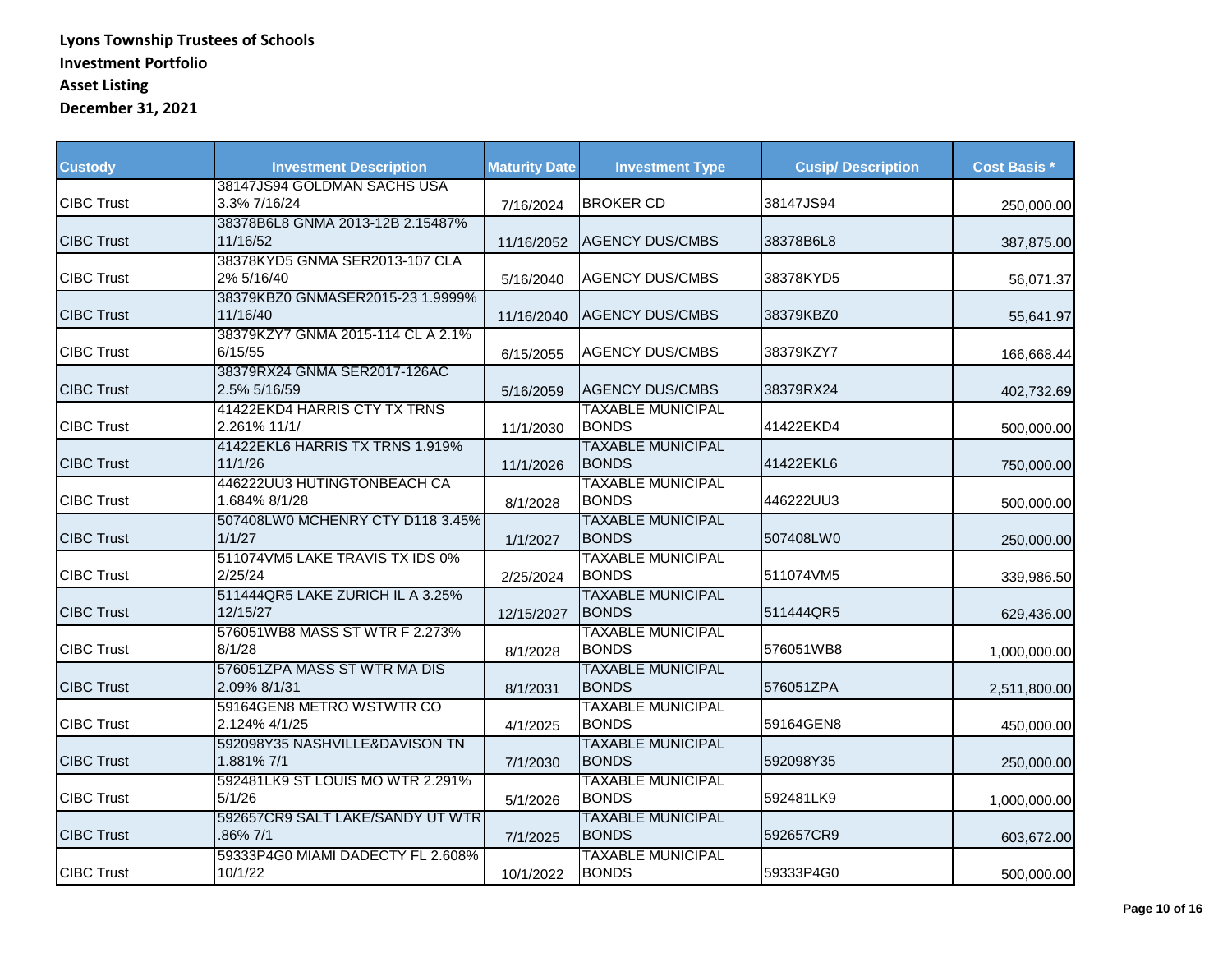| <b>Custody</b>    | <b>Investment Description</b>                                                | <b>Maturity Date</b> | <b>Investment Type</b>                                               | <b>Cusip/Description</b> | <b>Cost Basis *</b> |
|-------------------|------------------------------------------------------------------------------|----------------------|----------------------------------------------------------------------|--------------------------|---------------------|
| <b>CIBC Trust</b> | 6041293M6 MINN ST VAR SER D 2.43%<br>8/1/22                                  | 8/1/2022             | <b>TAXABLE MUNICIPAL</b><br><b>BONDS</b>                             | 6041293M6                | 358,086.90          |
| <b>CIBC Trust</b> | 604195VC8 MINNETONKA MN #276<br>2.55% 1/1/24                                 | 1/1/2024             | <b>TAXABLE MUNICIPAL</b><br><b>BONDS</b>                             | 604195VC8                | 239,895.00          |
| <b>CIBC Trust</b> | 607802BZ7 MODESTO CA WSTWTR<br>.835% 11/1/24                                 | 11/1/2024            | <b>TAXABLE MUNICIPAL</b><br><b>BONDS</b>                             | 607802BZ7                | 750,000.00          |
| <b>CIBC Trust</b> | 61690UBB5 MORGAN STANLEY BK<br>3.4% 11/8/22                                  | 11/8/2022            | <b>BROKER CD</b>                                                     | 61690UBB5                | 250,000.00          |
| <b>CIBC Trust</b> | 61760AE88 MORRGAN STAN PVT CD<br>2.7% 6/6/24                                 | 6/6/2024             | <b>BROKER CD</b>                                                     | 61760AE88                | 250,000.00          |
| <b>CIBC Trust</b> | 64966MC49 NY NY 2019-C 3.57%<br>12/1/26<br>64971WZV5 NY NY TRAN FIN E3 2.92% | 12/1/2026            | <b>TAXABLE MUNICIPAL</b><br><b>BONDS</b><br><b>TAXABLE MUNICIPAL</b> | 64966MC49                | 500,000.00          |
| <b>CIBC Trust</b> | 2/1/27<br>64971XJD1 NY CITY TAX19 C-2 2.98%                                  | 2/1/2027             | <b>BONDS</b><br><b>TAXABLE MUNICIPAL</b>                             | 64971WZV5                | 1,823,098.90        |
| <b>CIBC Trust</b> | 11/1/27<br>64990FQT4 NY ST DORM TAX 2.558%                                   | 11/1/2027            | <b>BONDS</b><br><b>TAXABLE MUNICIPAL</b>                             | 64971XJD1                | 1,001,930.00        |
| <b>CIBC Trust</b> | 2/15/27<br>68607DUZ6 OREGON ST HGHWAY                                        | 2/15/2027            | <b>BONDS</b><br><b>TAXABLE MUNICIPAL</b>                             | 64990FQT4                | 350,000.00          |
| <b>CIBC Trust</b> | .414% 11/15/23<br>68609TJF6 OR ST ART XI Q B 3.352%                          | 11/15/2023           | <b>BONDS</b><br><b>TAXABLE MUNICIPAL</b>                             | 68607DUZ6                | 350,000.00          |
| <b>CIBC Trust</b> | 5/1/29<br>689225TM2 OTTAWACTY MI PENS                                        | 5/1/2029             | <b>BONDS</b><br><b>TAXABLE MUNICIPAL</b>                             | 68609TJF6                | 225,000.00          |
| <b>CIBC Trust</b> | 2.85% 11/1/22                                                                | 11/1/2022            | <b>BONDS</b>                                                         | 689225TM2                | 140,000.00          |
| <b>CIBC Trust</b> | 69371RR24 PACCAR FINL .35% 2/2/24<br>704668DG4 PEACHTREE CITY GA             | 2/2/2024             | <b>CORPORATE BOND</b><br><b>TAXABLE MUNICIPAL</b>                    | 69371RR24                | 449,478.00          |
| <b>CIBC Trust</b> | 2.47% 3/1/22<br>70922PAL6 PENN ST TURNPIKE 3.029%                            | 3/1/2022             | <b>BONDS</b><br><b>TAXABLE MUNICIPAL</b>                             | 704668DG4                | 294,222.60          |
| <b>CIBC Trust</b> | 12/1/24<br>718814J64 PHOENIX AZ VAR 2.867%                                   | 12/1/2024            | <b>BONDS</b><br><b>TAXABLE MUNICIPAL</b>                             | 70922PAL6                | 777,775.00          |
| <b>CIBC Trust</b> | 7/1/23<br>733911CB5 CORPUS CHRISTI NUECES                                    | 7/1/2023             | <b>BONDS</b><br><b>TAXABLE MUNICIPAL</b>                             | 718814J64                | 994,060.00          |
| <b>CIBC Trust</b> | B 3.318%<br>735389YT9 PORT SEATTLE WA B                                      | 12/1/2023            | <b>BONDS</b><br><b>TAXABLE MUNICIPAL</b>                             | 733911CB5                | 750,000.00          |
| <b>CIBC Trust</b> | 2.43% 5/1/22<br>736740MT5 PORTLAND OR JENLWEN                                | 5/1/2022             | <b>BONDS</b><br><b>TAXABLE MUNICIPAL</b>                             | 735389YT9                | 670,950.30          |
| <b>CIBC Trust</b> | 3.5% 6/1/26                                                                  | 6/1/2026             | <b>BONDS</b>                                                         | 736740MT5                | 1,024,220.00        |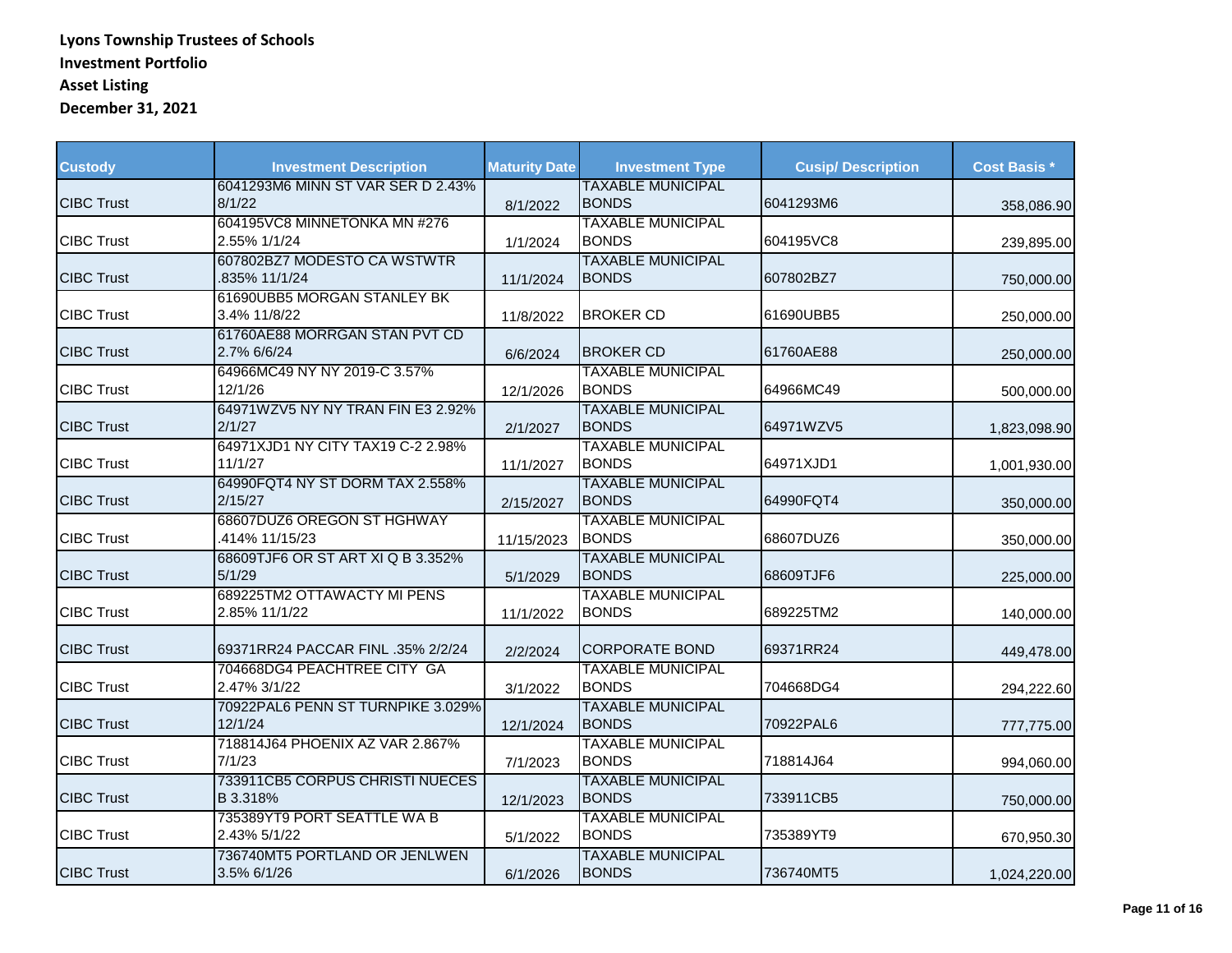| <b>Custody</b>    | <b>Investment Description</b>                | <b>Maturity Date</b> | <b>Investment Type</b>                   | <b>Cusip/Description</b> | <b>Cost Basis *</b> |
|-------------------|----------------------------------------------|----------------------|------------------------------------------|--------------------------|---------------------|
| <b>CIBC Trust</b> | 738850SY3 POWAY CA SD2002-1<br>2.209% 8/1/25 | 8/1/2025             | <b>TAXABLE MUNICIPAL</b><br><b>BONDS</b> | 738850SY3                | 500,000.00          |
| <b>CIBC Trust</b> | 746673ZP0 PUTNAM CNTY TN 1.5%<br>4/1/25      | 4/1/2025             | <b>TAXABLE MUNICIPAL</b><br><b>BONDS</b> | 746673ZP0                | 813,267.00          |
| <b>CIBC Trust</b> | 751622JP7 RAMSEY CTY MN CAP IMP<br>3% 2/1/24 | 2/1/2024             | <b>TAXABLE MUNICIPAL</b><br><b>BONDS</b> | 751622JP7                | 441,460.80          |
| <b>CIBC Trust</b> | 751622JQ5 RAMSEY CTY MN CAP IMP<br>3% 2/1/25 | 2/1/2025             | <b>TAXABLE MUNICIPAL</b><br><b>BONDS</b> | 751622JQ5                | 450,955.05          |
| <b>CIBC Trust</b> | 783186UC1 RUTGERS NJ R 2.349%<br>5/1/25      | 5/1/2025             | <b>TAXABLE MUNICIPAL</b><br><b>BONDS</b> | 783186UC1                | 250,000.00          |
| <b>CIBC Trust</b> | 79467BAT2 SALES TX SECURIT C<br>2.754% 1/1/2 | 1/1/2023             | <b>TAXABLE MUNICIPAL</b><br><b>BONDS</b> | 79467BAT2                | 402,144.40          |
| <b>CIBC Trust</b> | 7976465H5 SAN FRAN CA HSG 3.352%<br>6/15/29  | 6/15/2029            | <b>TAXABLE MUNICIPAL</b><br><b>BONDS</b> | 7976465H5                | 425,000.00          |
| <b>CIBC Trust</b> | 79765R4W6 SAN FRAN CA UTIL 2.803%<br>11/1/31 | 11/1/2031            | <b>TAXABLE MUNICIPAL</b><br><b>BONDS</b> | 79765R4W6                | 310,162.00          |
| <b>CIBC Trust</b> | 812627FP7 SEATTLE WA IMPTB 3.375%<br>12/1/28 | 12/1/2028            | <b>TAXABLE MUNICIPAL</b><br><b>BONDS</b> | 812627FP7                | 781,368.20          |
| <b>CIBC Trust</b> | 867612CX9 SUNNYVALE CA WTR<br>3.17% 4/1/26   | 4/1/2026             | <b>TAXABLE MUNICIPAL</b><br><b>BONDS</b> | 867612CX9                | 537,691.05          |
| <b>CIBC Trust</b> | 87164WZP6 SYNCHRONY BK 1.45%<br>4/3/23       | 4/3/2023             | <b>BROKER CD</b>                         | 87164WZP6                | 250,000.00          |
| <b>CIBC Trust</b> | 875124ER6 TAMPABAY WTR RG<br>2.612% 10/1/25  | 10/1/2025            | <b>TAXABLE MUNICIPAL</b><br><b>BONDS</b> | 875124ER6                | 1,000,000.00        |
| <b>CIBC Trust</b> | 8827233L1 TX ST WTR FIN C-2 1.737%<br>8/1/22 | 8/1/2022             | <b>TAXABLE MUNICIPAL</b><br><b>BONDS</b> | 8827233L1                | 250,000.00          |
| <b>CIBC Trust</b> | 882724XS1 TEXAS ST 1.944% 10/1/31            | 10/1/2031            | <b>TAXABLE MUNICIPAL</b><br><b>BONDS</b> | 882724XS1                | 2.000.000.00        |
| <b>CIBC Trust</b> | 88278PZA5 TX ST UNIV B 2.103%<br>3/15/24     | 3/15/2024            | <b>TAXABLE MUNICIPAL</b><br><b>BONDS</b> | 88278PZA5                | 475,000.00          |
| <b>CIBC Trust</b> | 89236THU2 TOYOTA MOTORCREDIT<br>45% 1/11/24  | 1/11/2024            | <b>CORPORATE BOND</b>                    | 89236THU2                | 299,982.00          |
| <b>CIBC Trust</b> | 9128282A7 US TREASURY 1.5% 8/15/26           | 8/15/2026            | <b>US TREASURIES</b>                     | 9128282A7                | 5,045,054.71        |
| <b>CIBC Trust</b> | 9128285M8 US TREASURY 3.125%<br>11/15/28     | 11/15/2028           | <b>US TREASURIES</b>                     | 9128285M8                | 5,993,686.53        |
| <b>CIBC Trust</b> | 914713H47 UN NC CHAP HILL 2.535%<br>12/1/22  | 12/1/2022            | <b>TAXABLE MUNICIPAL</b><br><b>BONDS</b> | 914713H47                | 1,014,580.00        |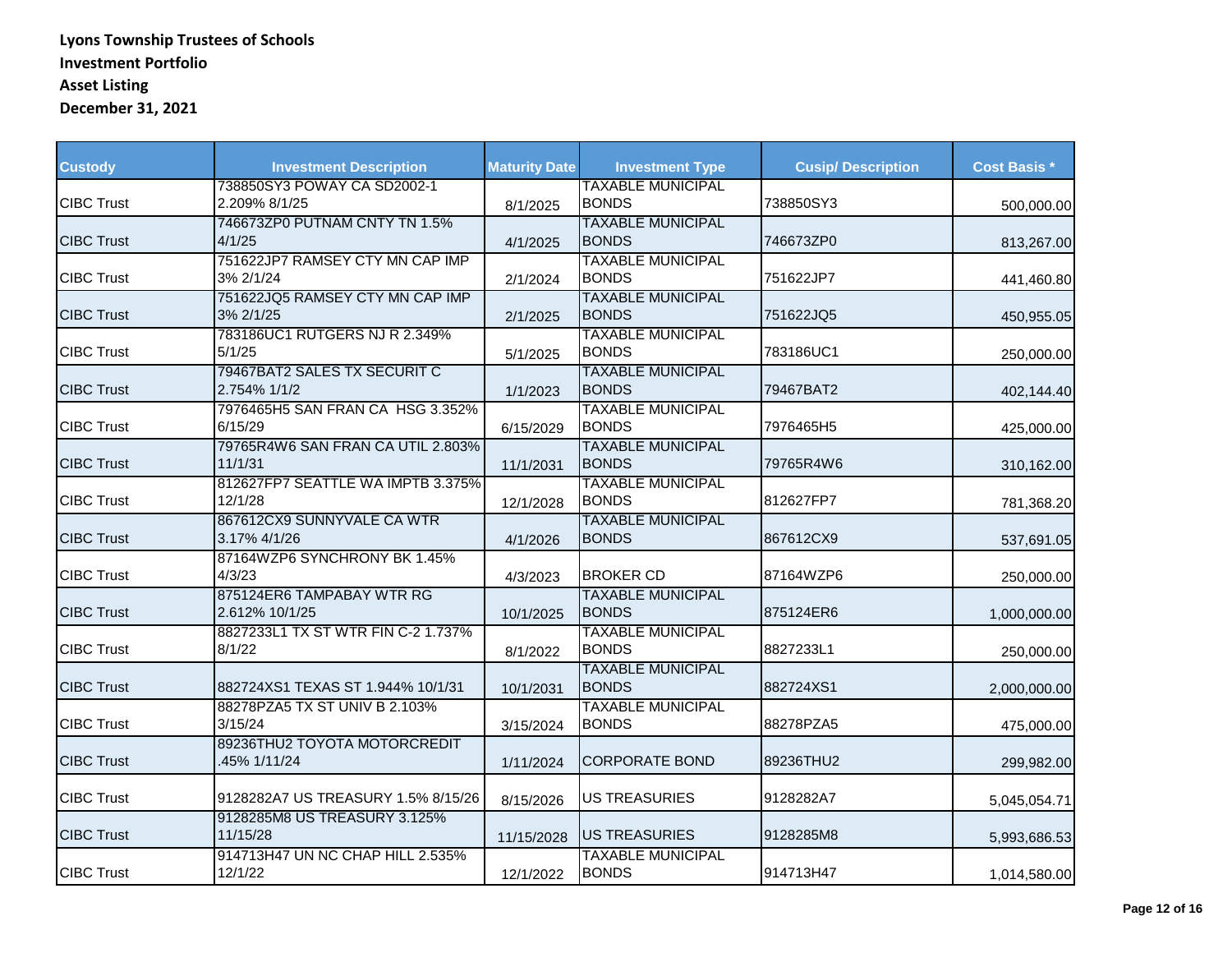| <b>Custody</b>    | <b>Investment Description</b>                | <b>Maturity Date</b> | <b>Investment Type</b>                   | <b>Cusip/Description</b>                | <b>Cost Basis *</b> |
|-------------------|----------------------------------------------|----------------------|------------------------------------------|-----------------------------------------|---------------------|
| <b>CIBC Trust</b> | 93974DHW1 WASHINGTON ST 2.74%<br>8/1/22      | 8/1/2022             | <b>TAXABLE MUNICIPAL</b><br><b>BONDS</b> | 93974DHW1                               | 994,120.00          |
| <b>CIBC Trust</b> | 942221GC0 WATERTOWN WISCHD<br>2.5% 4/1/22    | 4/1/2022             | <b>TAXABLE MUNICIPAL</b><br><b>BONDS</b> | 942221GC0                               | 234,412.50          |
| <b>CIBC Trust</b> | 949763A48 WELLS FARGO CD 2.75%<br>5/3/24     | 5/3/2024             | <b>BROKER CD</b>                         | 949763A48                               | 250,000.00          |
| <b>CIBC Trust</b> | 977100CY0 WI ST GEN FD A 1.899%<br>5/1/22    | 5/1/2022             | <b>TAXABLE MUNICIPAL</b><br><b>BONDS</b> | 977100CY0                               | 414,711.10          |
| <b>CIBC Trust</b> | WMMA00100 CIBC CASH RESERVE<br>VAR %         | N/A                  | IMONEY MARKET                            | <b>WMMA00100-GEN</b>                    | 2,839,321.73        |
| <b>CIBC Trust</b> | 120829JK3 BURBANK IL 0.482% 12/1/22          | 12/1/2022            | <b>TAXABLE MUNICIPAL</b><br><b>BONDS</b> | 120829JK3                               | 580,000.00          |
| <b>CIBC Trust</b> | 120829JL1 BURBANK IL 0.632% 12/1/23          | 12/1/2023            | <b>TAXABLE MUNICIPAL</b><br><b>BONDS</b> | 120829JL1                               | 685,000.00          |
| <b>CIBC Trust</b> | 214471PT5 CK CTY IL D104 GO BD<br>3.8%12/1/2 | 12/1/2024            | <b>TAXABLE MUNICIPAL</b><br><b>BONDS</b> | 214471PT5                               | 53,821.00           |
| <b>CIBC Trust</b> | 346208AV3 FORESTVIEW IL GO BD<br>85%12/1/23  | 12/1/2023            | <b>TAXABLE MUNICIPAL</b><br><b>BONDS</b> | 346208AV3                               | 500,000.00          |
| <b>CIBC Trust</b> | 974790DQ7 WINNETKA IL TX GDS 2.5%<br>12/15/2 | 12/15/2022           | <b>TAXABLE MUNICIPAL</b><br><b>BONDS</b> | 974790DQ7                               | 103,624.00          |
| <b>CIBC Trust</b> | WMMA00100 CIBC CASH RESERVE<br>VAR %         | N/A                  | <b>MONEY MARKET</b>                      | <b>WMMA00100-TTO</b>                    | 44,709.48           |
| Evergreen Bank    | Evergreen Bank CD xx1481 .25% 4/1/22         | 4/1/2022             | <b>LOCAL CD</b>                          | Evergreen Bank CD xx1481                | 250,000.00          |
| Evergreen Bank    | Evergreen Bank CD xx1502 .25% 4/1/22         | 4/1/2022             | <b>LOCAL CD</b>                          | Evergreen Bank CD xx1502                | 250,000.00          |
| Evergreen Bank    | Evergreen Bank CD xx1529 .25% 4/1/22         | 4/1/2022             | <b>LOCAL CD</b>                          | Evergreen Bank CD xx1529                | 250,000.00          |
| Evergreen Bank    | Evergreen Bank CD xx1537 .25% 4/1/22         | 4/1/2022             | <b>LOCAL CD</b>                          | Evergreen Bank CD xx1537                | 250,000.00          |
| Evergreen Bank    | Evergreen Bank CD xx1545 .25% 4/1/22         | 4/1/2022             | <b>LOCAL CD</b>                          | Evergreen Bank CD xx1545<br>.25% 4/1/22 | 250,000.00          |
| Evergreen Bank    | Evergreen Bank CD xx1553 .25% 4/1/22         | 4/1/2022             | LOCAL CD                                 | Evergreen Bank CD xx1553<br>.25% 4/1/22 | 250,000.00          |
| Evergreen Bank    | Evergreen Bank CD xx1561 .25% 4/1/22         | 4/1/2022             | <b>LOCAL CD</b>                          | Evergreen Bank CD xx1561<br>.25% 4/1/22 | 250,000.00          |
| Evergreen Bank    | Evergreen Bank CD xx1588 .25% 4/1/22         | 4/1/2022             | <b>LOCAL CD</b>                          | Evergreen Bank CD xx1588<br>25% 4/1/22  | 250,000.00          |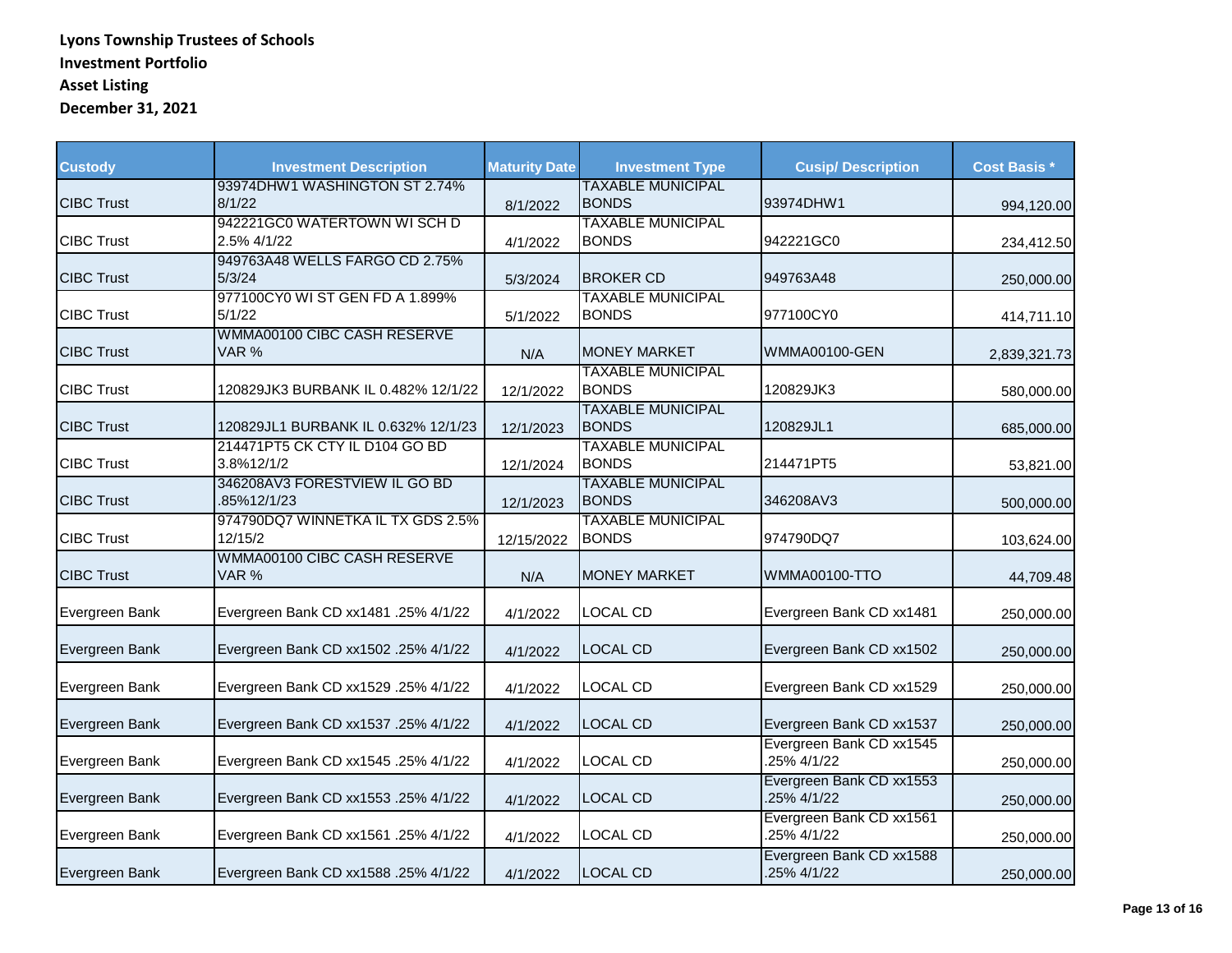| <b>Custody</b>                 | <b>Investment Description</b>        | <b>Maturity Date</b> | <b>Investment Type</b> | <b>Cusip/ Description</b>               | <b>Cost Basis *</b> |
|--------------------------------|--------------------------------------|----------------------|------------------------|-----------------------------------------|---------------------|
| Evergreen Bank                 | Evergreen Bank CD xx1596 .25% 4/1/22 | 4/1/2022             | LOCAL CD               | Evergreen Bank CD xx1596<br>.25% 4/1/22 | 250,000.00          |
| Evergreen Bank                 | Evergreen Bank CD xx1609 .25% 4/1/22 | 4/1/2022             | <b>LOCAL CD</b>        | Evergreen Bank CD xx1609<br>.25% 4/1/22 | 250,000.00          |
| Evergreen Bank                 | Evergreen Bank CD xx1625 .25% 4/1/22 | 4/1/2022             | <b>LOCAL CD</b>        | Evergreen Bank CD xx1625<br>.25% 4/1/22 | 250,000.00          |
| Evergreen Bank                 | Evergreen Bank CD xx1633 .25% 4/1/22 | 4/1/2022             | <b>LOCAL CD</b>        | Evergreen Bank CD xx1633<br>.25% 4/1/22 | 250,000.00          |
| Evergreen Bank                 | Evergreen Bank CD xx1641 .25% 4/1/22 | 4/1/2022             | <b>LOCAL CD</b>        | Evergreen Bank CD xx1641<br>.25% 4/1/22 | 250,000.00          |
| Evergreen Bank                 | Evergreen Bank ICS MM xx8881         | N/A                  | <b>MONEY MARKET</b>    | Evergreen Bank ICS MM<br>xx8881         | 9,780,409.17        |
| Evergreen Bank                 | Evergreen Bank MM xx8881 var %       | N/A                  | <b>MONEY MARKET</b>    | Evergreen Bank MM xx8881                | 250,074.32          |
| First Bank of Highland<br>Park | FBHP CD xx1987 0.35% 5/22/22         | 5/22/2022            | <b>LOCAL CD</b>        | FBHP CD xx1987 0.35%<br>5/22/22         | 250,000.00          |
| First Bank of Highland<br>Park | FBHP CD xx1990 0.35% 5/22/22         | 5/22/2022            | <b>LOCAL CD</b>        | FBHP CD xx1990 0.35%<br>5/22/22         | 250,000.00          |
| First Bank of Highland<br>Park | FBHP CD xx1993 0.35% 5/22/22         | 5/22/2022            | <b>LOCAL CD</b>        | FBHP CD xx1993 0.35%<br>5/22/22         | 250,000.00          |
| First Bank of Highland<br>Park | FBHP CD xx1996 0.35% 5/22/22         | 5/22/2022            | <b>LOCAL CD</b>        | FBHP CD xx1996 0.35%<br>5/22/22         | 250,000.00          |
| First Bank of Highland<br>Park | FBHP CD xx1999 0.35% 5/22/22         | 5/22/2022            | <b>LOCAL CD</b>        | FBHP CD xx1999 0.35%<br>5/22/22         | 250,000.00          |
| First Bank of Highland<br>Park | FBHP CD xx2002 0.35% 5/22/22         | 5/22/2022            | LOCAL CD               | FBHP CD xx2002 0.35%<br>5/22/22         | 250,000.00          |
| First Bank of Highland<br>Park | FBHP CD xx2008 0.35% 5/22/22         | 5/22/2022            | <b>LOCAL CD</b>        | FBHP CD xx2008 0.35%<br>5/22/22         | 250,000.00          |
| First Bank of Highland<br>Park | FBHP CD xx2011 0.35% 5/22/22         | 5/22/2022            | <b>LOCAL CD</b>        | FBHP CD xx2011 0.35%<br>5/22/22         | 250,000.00          |
| First Bank of Highland<br>Park | FBHP CD xx2014 0.35% 5/22/22         | 5/22/2022            | <b>LOCAL CD</b>        | FBHP CD xx2014 0.35%<br>5/22/22         | 250,000.00          |
| First Bank of Highland<br>Park | FBHP CD xx2017 0.35% 5/22/22         | 5/22/2022            | <b>LOCAL CD</b>        | FBHP CD xx2017 0.35%<br>5/22/22         | 250,000.00          |
| First Bank of Highland<br>Park | FBHP CD xx2020 0.35% 5/22/22         | 5/22/2022            | <b>LOCAL CD</b>        | FBHP CD xx2020 0.35%<br>5/22/22         | 250,000.00          |
| First Bank of Highland<br>Park | FBHP CD xx2023 0.35% 5/22/22         | 5/22/2022            | <b>LOCAL CD</b>        | FBHP CD xx2023 0.35%<br>5/22/22         | 250,000.00          |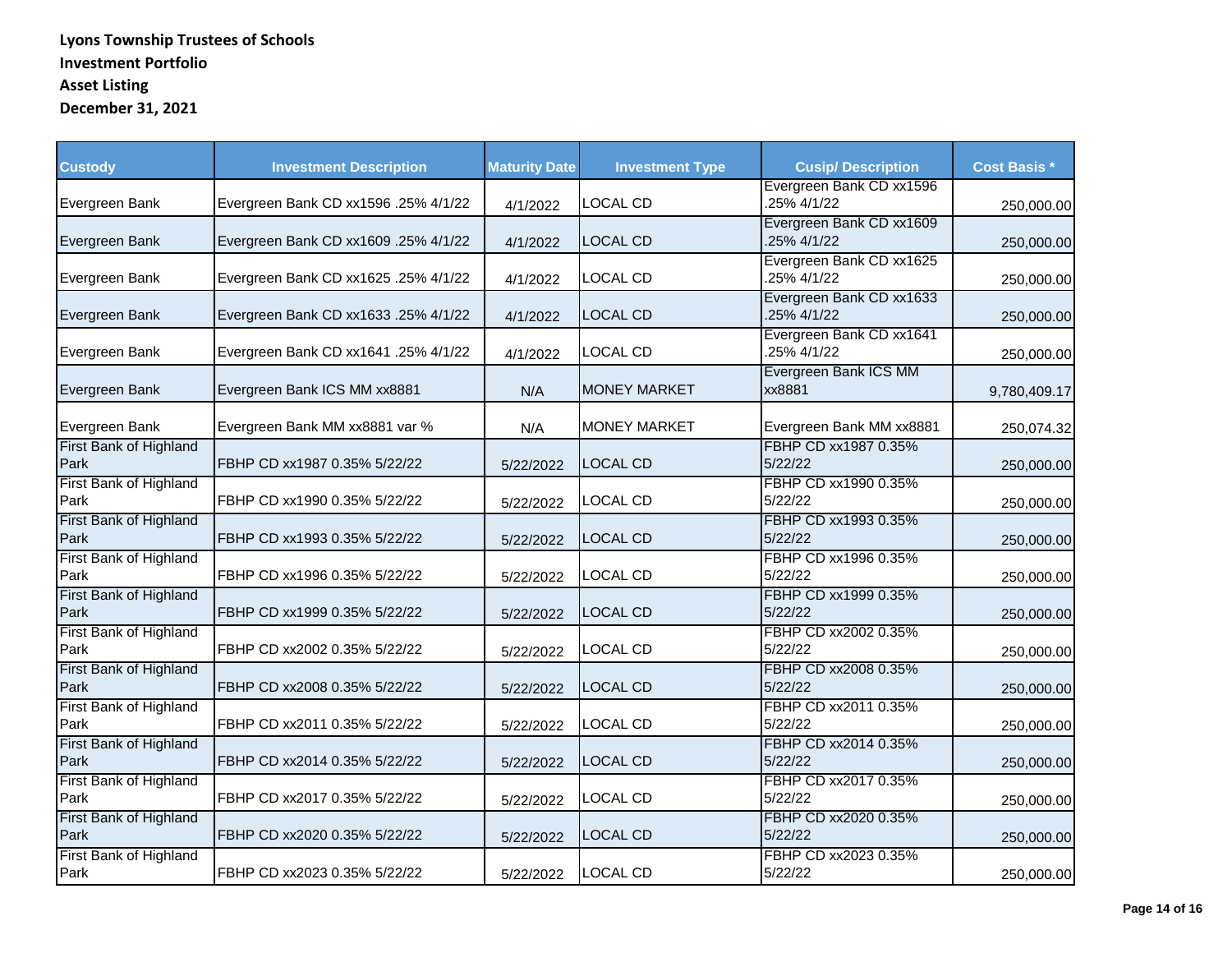| <b>Custody</b>                 | <b>Investment Description</b>                | <b>Maturity Date</b> | <b>Investment Type</b> | <b>Cusip/ Description</b>     | <b>Cost Basis *</b> |
|--------------------------------|----------------------------------------------|----------------------|------------------------|-------------------------------|---------------------|
| First Bank of Highland<br>Park | First Bank Highland Park xx5332 var%         | N/A                  | <b>MONEY MARKET</b>    | <b>FBHP MM</b>                | 12,000,000.00       |
| First Bank of Highland<br>Park | First BK Highland Park ICS MM xx332 var<br>% | N/A                  | <b>MONEY MARKET</b>    | <b>FBHP ICS MM</b>            | 13,058,783.34       |
| <b>First Midwest Bank</b>      | First Midwest Money Market xx403 Var%        | N/A                  | <b>MONEY MARKET</b>    | 1st Midwest Money Market      | 6,396.71            |
| <b>Gold Coast</b>              | Gold Coast MM xx29047                        | N/A                  | <b>MONEY MARKET</b>    | Gold Coast MM xx29047         | 2,004,799.31        |
| <b>Hinsdale Bank</b>           | Maxsafe Business MM .07%                     | N/A                  | <b>MONEY MARKET</b>    | Maxsafe Business MM .07%      | 1,263,364.81        |
| Lakeside Bank                  | Lakeside Bank xx6340 var%                    | N/A                  | <b>MONEY MARKET</b>    | Lakeide Bank MM<br>xx6340var% | 11,217.23           |
| Lakeside Bank                  | LSB CD XX7506 .25% 3/5/22                    | 3/5/2022             | <b>LOCAL CD</b>        | CD XX7506 .25% 3/5/22         | 245,000.00          |
| Lakeside Bank                  | LSB CD XX7514 .25% 3/5/22                    | 3/5/2022             | LOCAL CD               | CD XX7514 .25% 3/5/22         | 250,000.00          |
| Lakeside Bank                  | LSB CD XX7530 .25% 3/5/22                    | 3/5/2022             | <b>LOCAL CD</b>        | CD XX7530 .25% 3/5/22         | 250,000.00          |
| Lakeside Bank                  | LSB CD XX7548 .25% 3/5/22                    | 3/5/2022             | <b>LOCAL CD</b>        | CD XX7548 .25% 3/5/22         | 250,000.00          |
| Lakeside Bank                  | LSB CD XX7555 .25% 3/5/22                    | 3/5/2022             | <b>LOCAL CD</b>        | CD XX7555 .25% 3/5/22         | 250,000.00          |
| Lakeside Bank                  | LSB CD XX7563 .25% 3/5/22                    | 3/5/2022             | <b>LOCAL CD</b>        | CD XX7563 .25% 3/5/22         | 250,000.00          |
| Lakeside Bank                  | LSB CD XX7571 .25% 3/5/22                    | 3/5/2022             | LOCAL CD               | CD XX7571 .25% 3/5/22         | 250,000.00          |
| Lakeside Bank                  | LSB CD XX7589 .25% 3/5/22                    | 3/5/2022             | <b>LOCAL CD</b>        | CD XX7589 .25% 3/5/22         | 250,000.00          |
| Lakeside Bank                  | LSB CD XX7597 .25% 3/5/22                    | 3/5/2022             | <b>LOCAL CD</b>        | CD XX7597 .25% 3/5/22         | 250,000.00          |
| Lakeside Bank                  | LSB CD XX7605 .25% 3/5/22                    | 3/5/2022             | <b>LOCAL CD</b>        | CD XX7605 .25% 3/5/22         | 250,000.00          |
| Lakeside Bank                  | LSB CD XX7621 .25% 3/5/22                    | 3/5/2022             | <b>LOCAL CD</b>        | CD XX7621 .25% 3/5/22         | 250,000.00          |
| Lakeside Bank                  | LSB CD XX7639 .25% 3/5/22                    | 3/5/2022             | LOCAL CD               | CD XX7639 .25% 3/5/22         | 250,000.00          |
| Lakeside Bank                  | 3/5/22 25% 25% LSB CD XX7647                 | 3/5/2022             | <b>LOCAL CD</b>        | CD XX7647 .25% 3/5/22         | 250,000.00          |